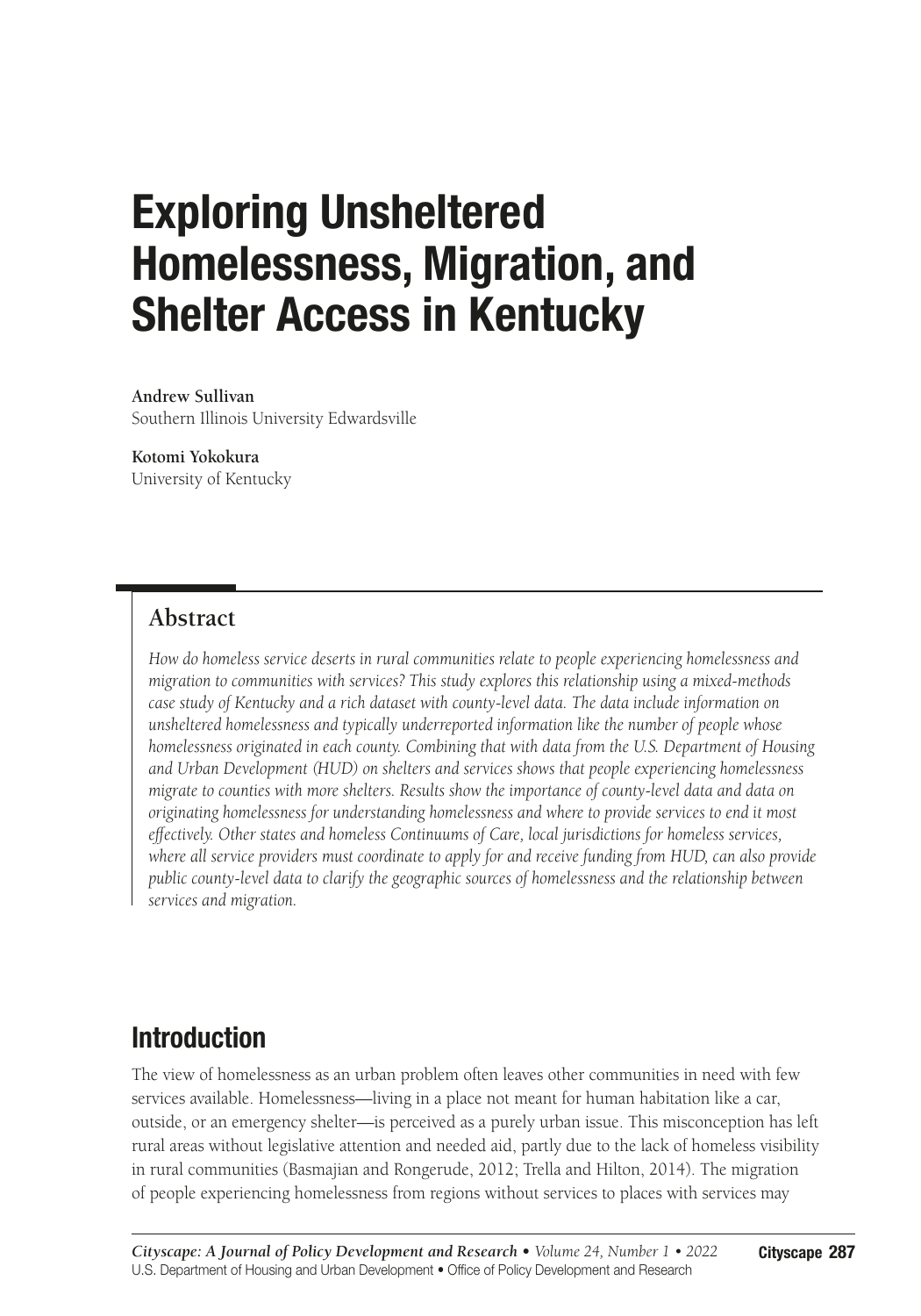exacerbate the discrepancy in resources and shape people's experience of homelessness (Shelton et al., 2018). Research on homelessness has yet to determine the extent of migration, primarily due to data limitations.

Each year the U.S. Department of Housing and Urban Development (HUD) conducts a Point-in-Time (PIT) count estimating homelessness in communities across the country. The PIT count is a snapshot of homelessness in communities on a single night. The location where homelessness originates is typically unknown as the PIT count only shows where people are currently homeless, not where they first became homeless. Thus, migration may not be apparent when analyzing the data as communities do not know how many people living as homeless in a community became homeless in that same community. To obtain a complete understanding of homelessness, migration, and shelter access, it is necessary to determine whether services relate to the number of people homeless in a community on the night of the count relative to the number originating as homeless. If migration exists, apportioning funds and services to areas where people leave may decrease the number of homeless in both the counties people migrate from and to, allowing people to stay in communities where they first experience housing instability (Cutuli and Herbers, 2014).

To address the problem of linking shelter access to the migration of people experiencing homelessness, this study examines how changes in the number of homeless shelters contribute to the variation between the number of homeless people originating in a county and the county's annual homeless PIT count as well as unsheltered homelessness. Most studies explore determinants of homelessness at the Continuum of Care level, local planning jurisdictions for homeless services funded through HUD, and where homelessness data are typically reported (Byrne et al., 2012; Kim and Sullivan, 2021; United States Government Accountability Office, 2020). All homeless service providers must coordinate services to end homelessness within their boundaries and jointly apply for federal funding annually. As such, Continuums of Care can also be viewed as a network, coordinating the multitude of stakeholders related to homelessness in addition to shelters, such as affordable housing developers, hospitals, law enforcement, and government agencies (Sullivan, Kim, and Lee, 2021). Continuums of Care define their boundaries following HUD guidelines and can be as small as a Community Development Block Grant area, downtown Atlanta for example, or a county like Seattle/King County in Washington state. They often encompass dozens of counties or even entire states, with almost every state containing a "Balance of State" Continuum of Care, which provides services for most rural areas within the state. Therefore, using Continuum of Care data combines areas with considerable economic, demographic, and service differences (Valero and Jang, 2016).

This study builds on the body of research on Continuums of Care, relying on county-level data from the K-Count, Kentucky's implementation of HUD's annual PIT count. To the authors' knowledge, states other than Kentucky do not publicly release county-level data on the unsheltered and the origination of homelessness, and no central database collects the data for all communities that do know that information. County-level data provide more information about local areas' contexts than the scarce amount of economic and demographic characteristics and shelters' locations supplied for Continuums of Care (Byrne et al., 2012). Furthermore, the K-Count provides access to an annual measurement of each county's unsheltered population and the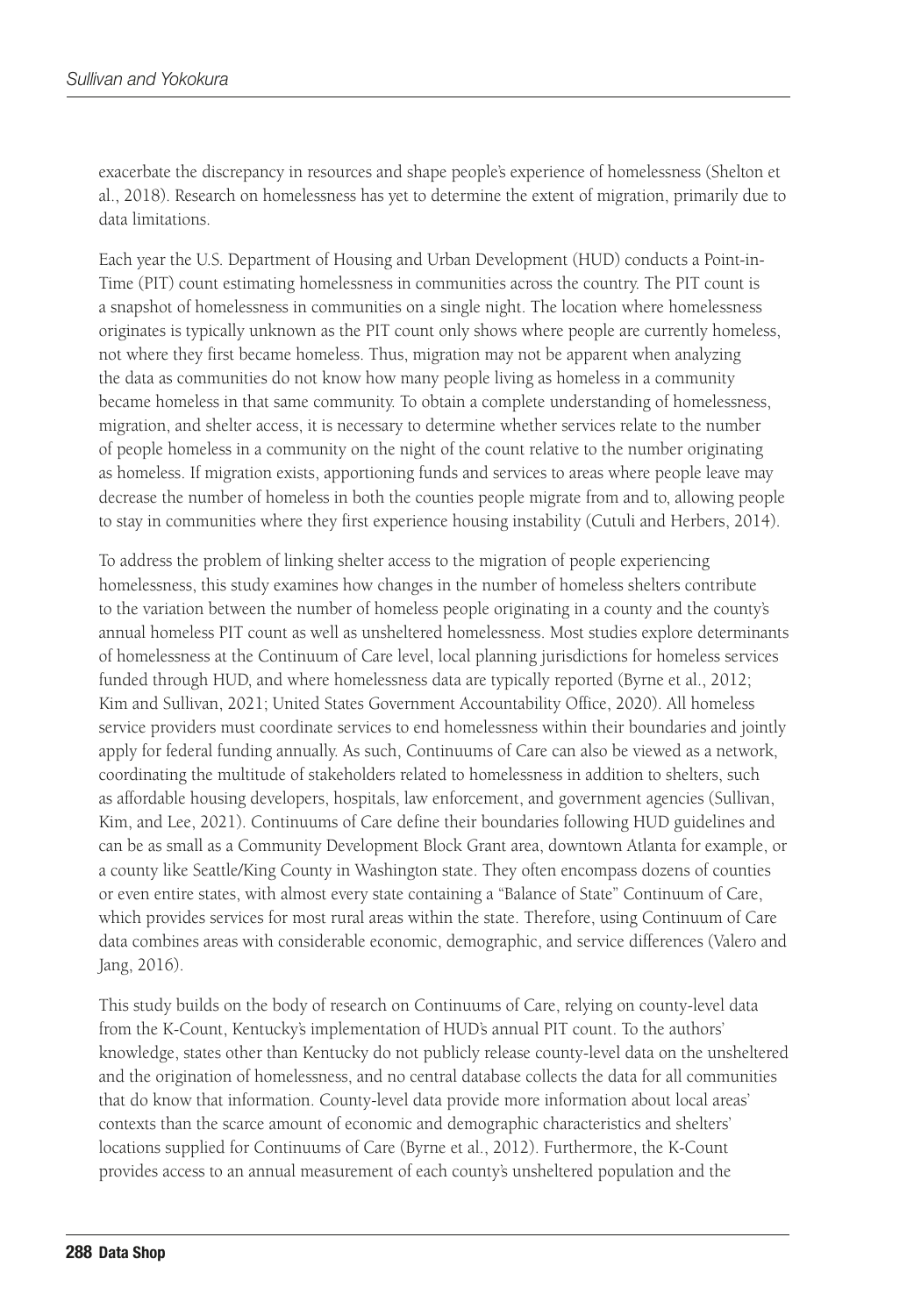number of people originating as homeless, which are groups often omitted from studies due to the difficulty in obtaining a reliable count at the local level (Meehan, 2019). Kentucky annually collects these data to demonstrate the need for resources in each community and assess progress toward its Ten-Year Plan to End Homelessness (Kentucky Housing Corporation, 2009). Thus, using Kentucky's K-Count data provides a rich source of information on homelessness and allows researchers to understand variations in homelessness at the local level and study migration across county boundaries.

The analysis begins with a macro-level view, analyzing variation in shelters and homelessness across all Kentucky counties from 2013 through 2019 using regressions with two-way fixed effects. Although an increase in shelters could increase overall homelessness by offering more services, the findings show no change or decrease in unsheltered homelessness, likely through placing people into shelters. To examine the relationship between migration and service access, the analysis compares the number of people whose homelessness originates in a county to the number in the PIT count. Counties with more shelters have more people counted as homeless than originating as homeless in the county, suggesting migration, but changes in the number of shelters within a county over time do not relate to this discrepancy or originating homelessness. This does not rule out the possibility of migration, which may trend toward areas having relatively more shelter but not those with slight increases in shelters. Increasing shelters likely does not dramatically increase migration across counties because they would be unsheltered otherwise. These findings further the knowledge of what resources are valued and illuminate possible locations of rural service deserts and their effects on homelessness.

A case study supplements the statewide analysis by analyzing a cluster of contiguous South Central Kentucky counties: Allen, Barren, Butler, Edmonson, Logan, Simpson, and Warren. This cluster represents possible rural service deserts, where those entering homelessness must move to nearby counties to find services. Furthermore, Warren County has more services relative to its neighbors, leading to migration into the area (Somers, Moniruzzaman, and Rezansoff, 2015). To explore this cluster, the study examines service provider characteristics and news stories in conjunction with county-level characteristics obtained from the American Community Survey to provide a deeper picture of elements not offered by the HUD survey.

The findings contribute to existing knowledge of homelessness through studying originating homelessness, migration, and unsheltered homelessness at the county level. First, the results suggest migration from service deserts to perhaps be on a smaller scale than previously thought (Corinth, 2017). Second, by providing one of the first studies of unsheltered homelessness across dozens of rural and urban counties, the findings show counties with higher poverty rates and median income to have more unsheltered homelessness. Further, a county's increasing shelters likely relates to less unsheltered homelessness within the county. Third, the study demonstrates the importance of reporting homelessness at the county level when possible and including originating homelessness in HUD's PIT count surveys to understand the state of homelessness best. Last, as results are consistent with some migration across counties, housing policies focused on stopping homelessness, such as increasing affordable housing, would likely have a larger effect if implemented where homelessness originates, as demonstrated by the Warren cluster analysis.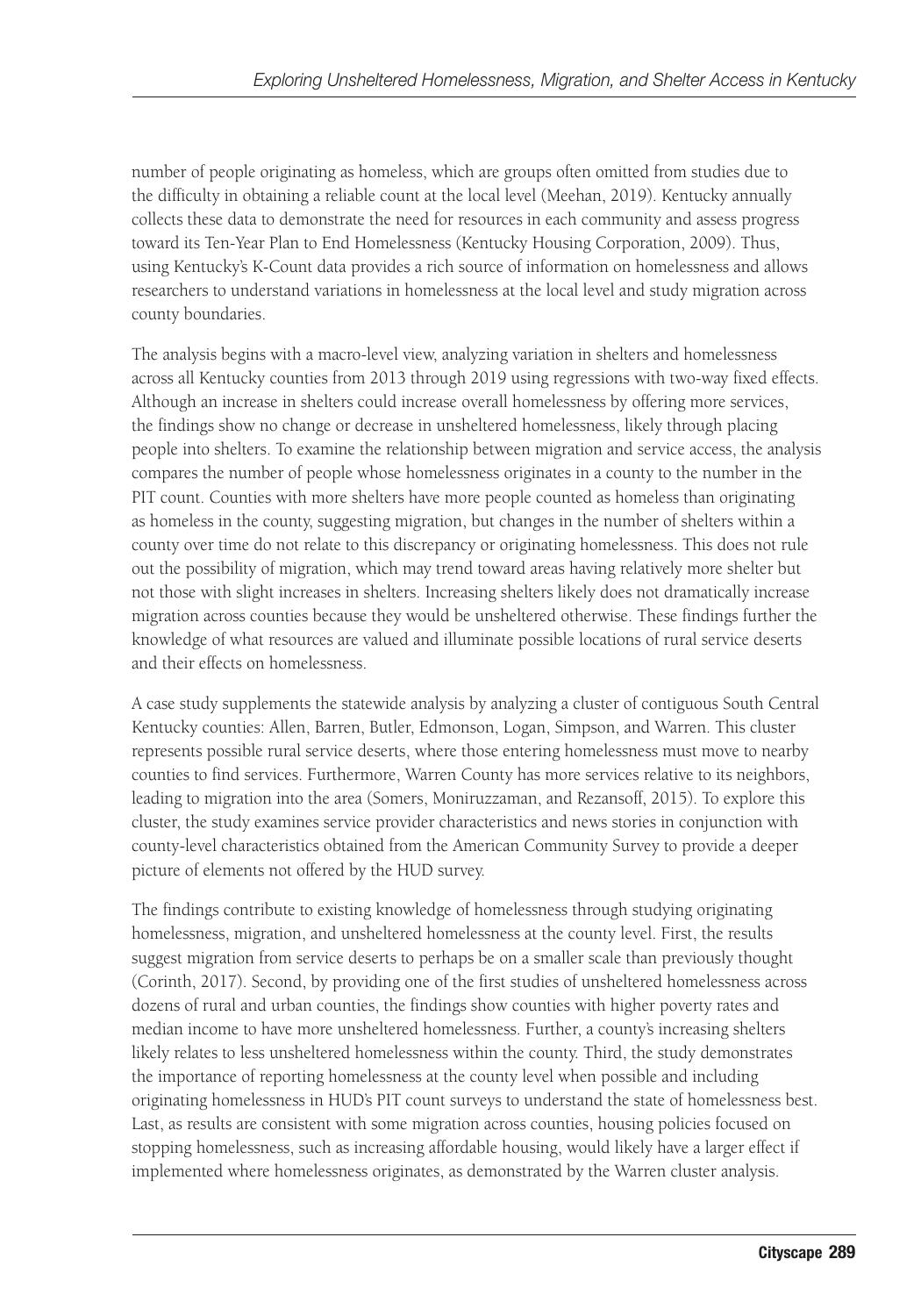## Service Deserts

Service deserts are geographic areas that lack assistance for those experiencing homelessness or where services are difficult to access. Although services are typically emergency shelters, service deserts can also lack alternative support like permanent supportive housing and rapid rehousing services, which often provide physical shelter and other services including healthcare, food, or rent support. Service deserts force those requiring shelter to find alternative, informal sources of support within the community, such as doubling-up with friends or family, moving to areas with a shelter, or living unsheltered in a car, encampment, or other place not meant for habitation (Meehan, 2019; O'Flaherty, 2019). A large body of research looked at how food deserts lead to increased food insecurity along with increased rates of chronic illness, obesity, and depression (Han, Schwartz, and Elbel, 2020; Shannon, 2015). People in rural areas often live in food deserts and so turn to less-healthy foods (Bitler and Haider, 2010). Although studied less, it is reasonable for homeless service deserts to have similar adverse effects given that homelessness and housing insecurity also encompasses material insufficiency.

Service deserts are common in rural areas as housing insecurity is less concentrated than in urban areas. The lack of services causes people to leave their community, shaping their experience of homelessness. An excess of demand or limited shelter for a type of homelessness, such as households with children versus single men, also potentially leads to overcrowding of shelters, migration to communities with available shelters, or living unsheltered. There may be limits to how long someone can stay in the shelter, which limits services for people with extended periods of homelessness (Patton, 1989). The lack of available services leads some people to depend on other types of support like friends and family (Trella and Hilton, 2014). Studying how shelter availability relates to homelessness at the local level can help explain where service gaps likely exist and its effect on people's behavior with regard to finding services.

## Data and Methods

## Kentucky K-Count and Estimating Homelessness

Every January since 2005, HUD requires each community in the country, as a condition of receiving federal funding for homeless services, to conduct a PIT count of the number of people experiencing homelessness on a given night. Specifically, 24 Code of Federal Regulations (CFR) 91.205(c)(1) states that Continuums of Care plans must:

"…include, for each category of homeless persons specified by HUD (including chronically homeless individuals and families, families with children, veterans and their families, and unaccompanied youth), the number of persons experiencing homelessness on a given night, the number of persons who experience homelessness each year, the number of persons who lose their housing and become homeless each year, the number of persons who exit homelessness each year, the number of days that persons experience homelessness, and other measures specified by HUD."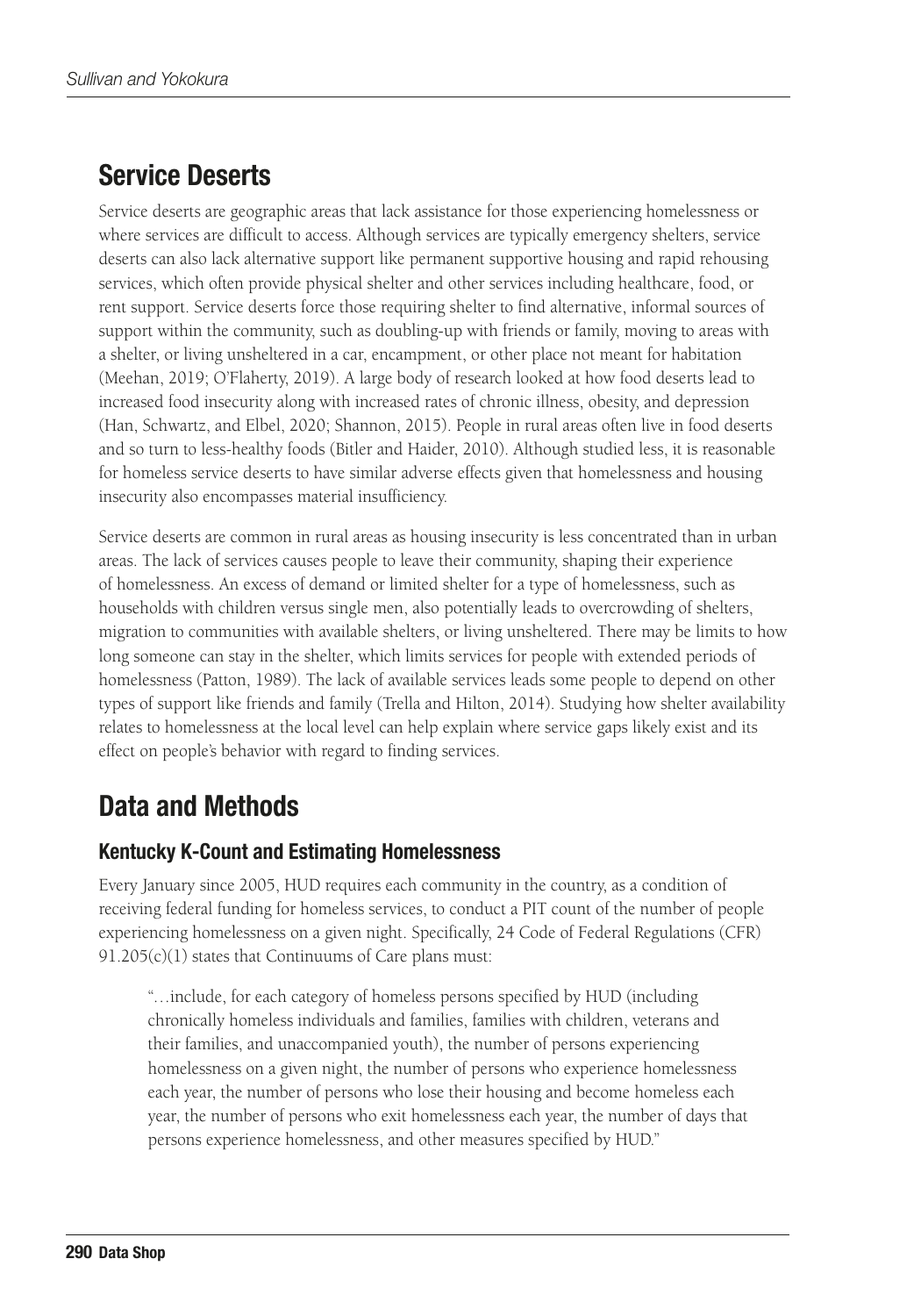The counts are annually submitted when Continuums of Care apply for funding and provide a needs assessment and progress report related to ending homelessness for HUD and local communities (HUD, 2014). Volunteers go into shelters and canvas areas where people live unsheltered to estimate how many people are homeless that night and frequently ask these people about their homelessness experience. HUD reports PIT data at the Continuum of Care level. Continuums of Care are local jurisdictions for homeless services, where all service providers must coordinate to apply for and receive funding from HUD (Kim and Sullivan, 2021). Although some are small, such as downtown Chicago and Atlanta, others cover vast rural areas or entire states. Kentucky has three Continuums of Care as of 2021: Jefferson County (Louisville), Fayette County (Lexington), and the Balance of State, which encompasses all remaining counties.

The K-Count includes data at the county level and asks people experiencing homelessness where their homelessness originated. These procedures relate to two distinct advantages over the traditional PIT count. First, Kentucky publicly releases data at the county level for each of its 120 counties, instead of only the Continuum of Care level, providing more detail on homelessness in its rural areas, which can provide the entire state with more detailed information about homelessness and potential service deserts. The aggregate data is the same, but more detailed reporting allows greater exploration of variation in homelessness at the local level. Unlike the PIT count's public reports at the Continuum of Care level, the number of people experiencing unsheltered homelessness is reported at the county level. While researchers can infer sheltered homelessness at a local level through HUD's housing inventory count shelter data, unsheltered homelessness typically is only shown at the Continuum of Care level, masking variation.

Second, the K-Count asks people experiencing homelessness what Kentucky county (or out-ofstate if not in Kentucky) their homelessness originated. This question allows the estimation of where people live if homeless during the PIT count and how much homelessness originates in a county. People experiencing homelessness often migrate across county lines to access formal or informal services (Meehan, 2019). Only using the PIT count could exaggerate or downplay the prevalence of homelessness. For example, if a county has significantly more people counted as homeless than originating as homeless, policies may shift focus from their county to elsewhere. If most people experiencing homelessness in a county did not originate in a county, creating affordable housing within the county is unlikely to stop homelessness from originating. Previous studies looking at migration were limited by only using Continuum of Care level analyses and not having data on originating homelessness (Corinth, 2017; Kim and Sullivan, 2021). The K-Count does not release data on originating homelessness by household type, such as with or without children, which limits exploring heterogeneity of migration. However, Kentucky and its K-Count data provide a rich data source to study unsheltered homelessness, originating homelessness, and migration of overall homelessness at the local level.

## Empirical Approach

The study first analyzes the relationship between counties' changes in shelters and (1) the number of people experiencing unsheltered homelessness, (2) the number of people who originate as homeless in a county, and (3) the discrepancy between the number of people whose homelessness originated in the county and the number homeless in the county the night of the count. To deal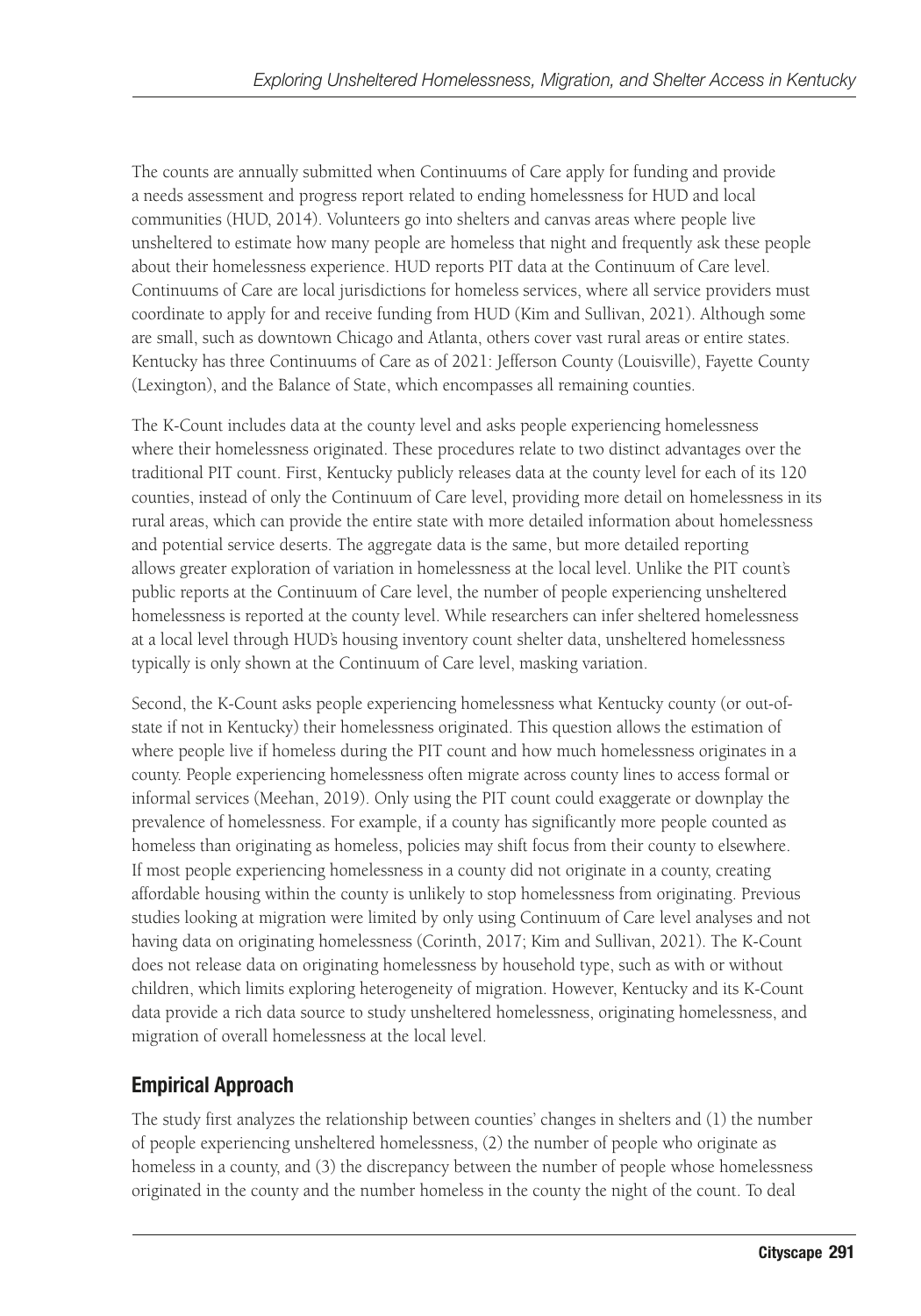with that discrepancy, the K-Count asks homeless persons surveyed,<sup>1</sup> "In which [Kentucky] County or Other State were you living in when you became homeless this time?" This method provides an estimate of the number of people whose homelessness began in each county and who are still homeless the night of the count. The difference is calculated by subtracting the PIT count from the number originating. A positive discrepancy means a county has more people homeless than those that originated as homeless, implying migration from elsewhere.

To estimate the relationship between shelters and the migration of people experiencing homelessness, the analysis estimates regressions in which the explanatory variable is the number of shelters per capita in a county the previous year. Data on the number of shelters come from HUD's raw housing inventory count reports, including all homeless shelters in the country, whether they receive federal funding or not. The analysis uses the number of shelters instead of beds because it represents a more meaningful change in services at the local level than existing shelters, slightly increasing beds. This estimate can also represent a change in forms of homelessness, such as single men versus households with children, or sectors such as nonprofit versus government that the community provides services for or by (Valero and Jang, 2016). Shelters in this context typically take one of four forms: (1) emergency housing providing short-term shelter, (2) transitional housing providing shelter with additional services to help people achieve independent housing, (3) permanent supportive housing offering housing for an indefinite period and intended for those experiencing chronic homelessness or have disabilities, and (4) rapid rehousing, which limits the time people spend unhoused.

Shelters are lagged 1 year because homelessness counts occur in January, and it would take time for shelter changes to affect a county. Economic and demographic characteristics of counties from the Bureau of Labor Statistics and American Community Survey such as the unemployment rate, poverty rate, median income, and share of the population that is Black or African-American are also given a lag of 1 year. Homelessness and shelters are converted to per capita (per 10,000 county population) rates. Year-fixed effects are included in all models, controlling for anything common to all counties in a given year, such as Kentucky's statewide conditions or changes in the count methodology. In some specifications, county fixed effects are added, controlling for any timeinvariant characteristics of each county; statistically, this takes the form of dummy variables for each county. County fixed effects remove many sources of potential bias that could relate to both shelters and homelessness. For example, if a county has a hostile attitude toward homelessness, it may decrease shelters, which thereby increases homelessness. County fixed effects adjust for this and similar sources of bias. Models without county fixed effects can reveal what happens when a county has more shelters than another. Models with county fixed effects reveal what happens when a county increases its number of shelters regardless of its stock. The inability to include variables that do not change over the period as they are absorbed by the fixed effects, such as rurality, is one limitation of county fixed effects. The sample is all Kentucky counties from 2013-19. Exhibit 1 presents summary statistics for variables of interest.

<sup>&</sup>lt;sup>1</sup> Specific survey questions are available through the Kentucky Housing Corporation at the following link: <https://www.kyhousing.org/Programs/Homeless-Programs/Pages/K-Count.aspx>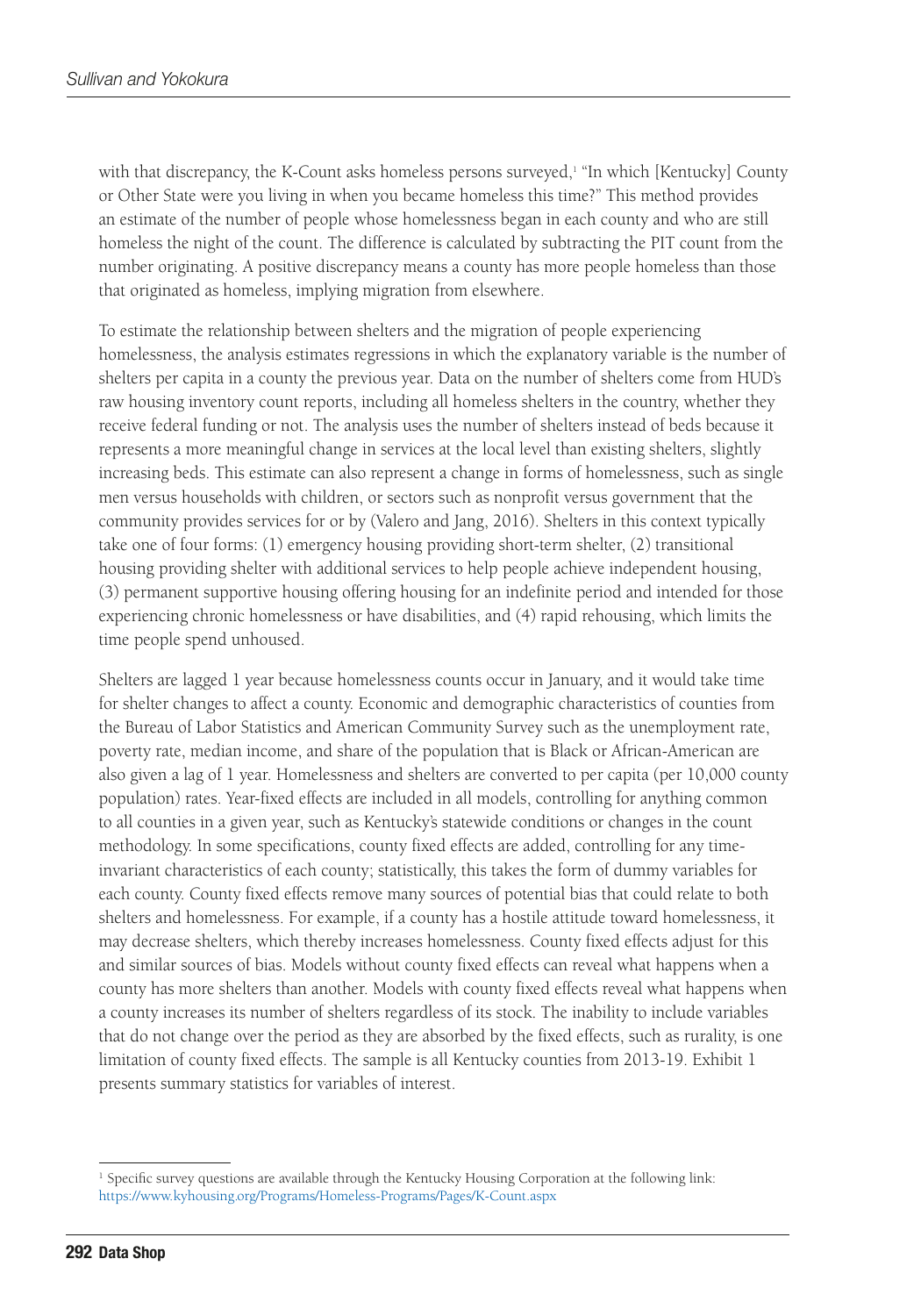### Summary Statistics

|                                              | <b>Mean</b> | <b>Standard</b><br><b>Deviation</b> | <b>Minimum</b> | <b>Maximum</b> |
|----------------------------------------------|-------------|-------------------------------------|----------------|----------------|
| Discrepancy (#)                              | 4.86        | 19.36                               | $-57$          | 146            |
| Homeless Originating (per 10,000 population) | 3.63        | 5.35                                | $\mathbf{0}$   | 52.28          |
| Unsheltered Homeless (per 10,000 population) | 1.99        | 4.59                                | 0              | 39.51          |
| Sheltered homeless (per 10,000 population)   | 2.72        | 6.27                                | $\mathbf{0}$   | 46.75          |
| Shelters (per 10,000 population)             | 0.42        | 0.77                                | $\Omega$       | 5.69           |
| Unemployment Rate (%)                        | 6.58        | 2.43                                | 3.00           | 19.60          |
| Poverty Rate (%)                             | 20.68       | 7.48                                | 4.90           | 47.00          |
| Median Income (\$1,000)                      | 40.87       | 11.02                               | 18.97          | 99.13          |
| Share Black or African-American (%)          | 3.70        | 4.22                                | 0              | 26.10          |

*Notes: The exhibit shows summary statistics at the county level for 2013 through 2019. Data for originating homeless and discrepancies are not available*  for Jefferson and Fayette counties. The discrepancy is the number of people counted as homeless during the annual Point-in-Time count minus the number *originating as homeless.*

*Sources: 2013-2019 Kentucky K-Count reports; 2013-2019 CoC Housing Inventory Count Reports; 2013-2019 Bureau of Labor Statistics Local Area Unemployment Statistics; 2013-2019 American Community Survey 1-Year Estimates*

## **Results**

### Statewide Analysis

Exhibit 2 shows variation in the average number of shelters and the discrepancy across counties. Larger dots illustrate more shelters within the county relative to other counties. Orange shading represents fewer people counted as homeless during the PIT count than originating as homeless; purple illustrates the reverse. Considerable variation exists across counties, as many service deserts have no shelter and many others only have one or two, suggesting a lack of access to homeless services. Service deserts are most prominent in portions of southeastern Kentucky, typically considered Appalachia, which is known to have high unemployment rates and poverty and was recently struck by the opioid epidemic. Despite the likelihood of high rates of need, there is a lack of services for those experiencing homelessness. The lack of homeless services may be caused by having little need or few resources and funds to offer services (O'Flaherty, 2019). The majority of these counties have a positive discrepancy, meaning more people were counted as homeless during the count than originated, even though there are few services. Last, there is no clear urban-rural divide in discrepancy, although urban areas tend to have more shelters.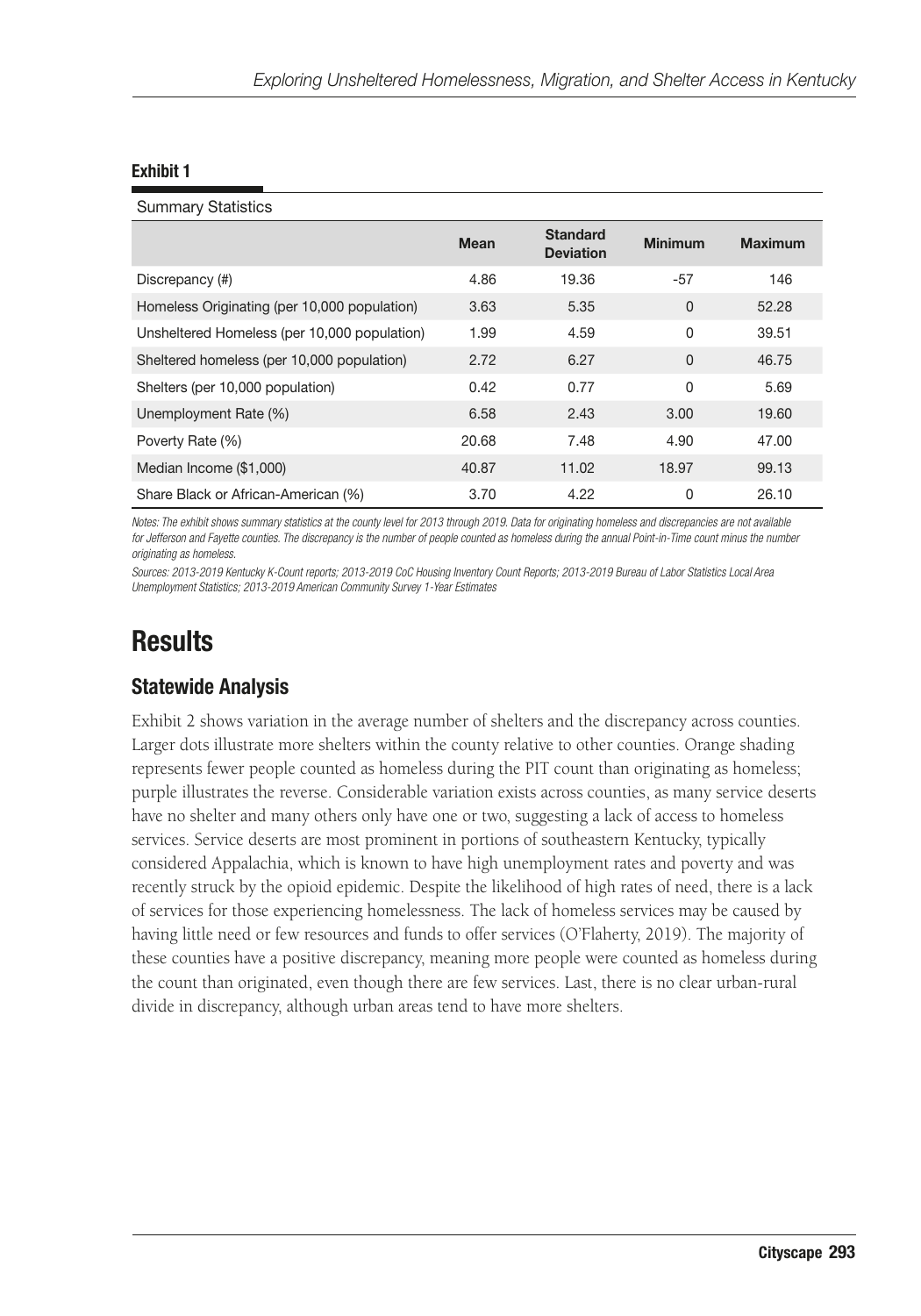### Average Number of Shelters and Discrepancy



*Notes: Map shows average levels of shelters and discrepancy by county from 2015 through 2020. Orange shading corresponds to a negative discrepancy, meaning fewer people were counted as homeless during the Point-in-Time count than originating as homeless, whereas purple is the reverse. Bigger dots mean more shelters in the county. Data are not available on originating homeless for Jefferson (Louisville) and Fayette (Lexington) counties for those counted as homeless within those counties.*

*Sources: 2015-2020 Kentucky K-Count reports; 2015-2020 CoC Housing Inventory Count Reports*

Exhibit 3 shows changes in unsheltered homelessness and services from 2015 through 2020. Triangles or an orange field illustrate a decrease in shelters and unsheltered homelessness, respectively, while circles or a purple field represent an increase. The darker shades of orange and purple correspond to more drastic changes. Many counties did not change the number of shelters, unsheltered homeless persons, or both. Numerous rural counties had no change in homelessness, but many did have significant changes in unsheltered homelessness, suggesting conditions of housing instability fluctuate despite the rurality. There may be clusters of change in shelters and homelessness. Fayette County, in the northeastern part of the state, had a decrease in shelters and homelessness, and all counties neighboring it had an increase in both. While difficult to determine the causal direction, it suggests counties react to service availability and homelessness in nearby counties.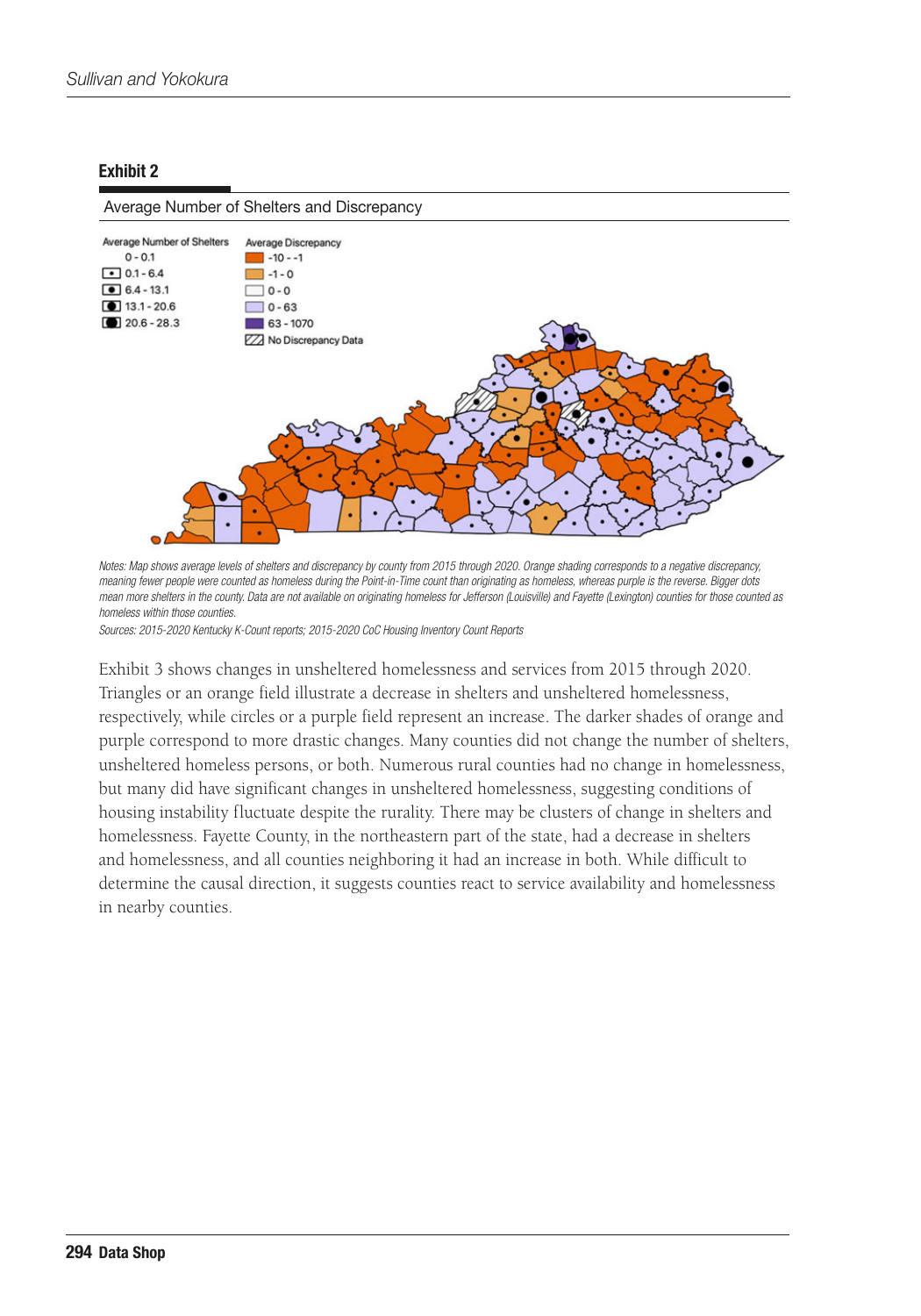

*Notes: Map shows changes in homelessness and shelters by county from 2015 through 2020. Triangle markers correspond to a decrease in shelters. Circular*  markers correspond to an increase in shelters. Orange shading of counties corresponds with a decrease in unsheltered homelessness, whereas purple *corresponds with an increase.* 

*Sources: 2013-2019 Kentucky K-Count reports; 2013-2019 CoC Housing Inventory Count Reports*

Exhibit 4 provides further insight into the relationship between shelters and homelessness with results from regressions without fixed effects, meaning results compare within counties over time and across counties. First, on average, one additional shelter per 10,000 population in a county relates with about 6 more people counted in the PIT count than whose homelessness originated in the county in column 1. The positive coefficient means more shelters positively relate with more people counted as homeless than originating, which is consistent with the theory of migration to services. Additionally, whereas shelters positively relate to unsheltered and sheltered homelessness in column 3 and column 4, the magnitude is much larger for sheltered homelessness. An additional shelter per capita relates to about 5 more sheltered people experiencing homelessness but only 0.5 unsheltered. The findings also reveal counties with a higher poverty rate and median income to have more unsheltered homelessness and, although research shows poverty to be a primary driver of homelessness, a higher median income in the county can increase the cost of living, particularly rent, and push people into homelessness (Byrne et al., 2012).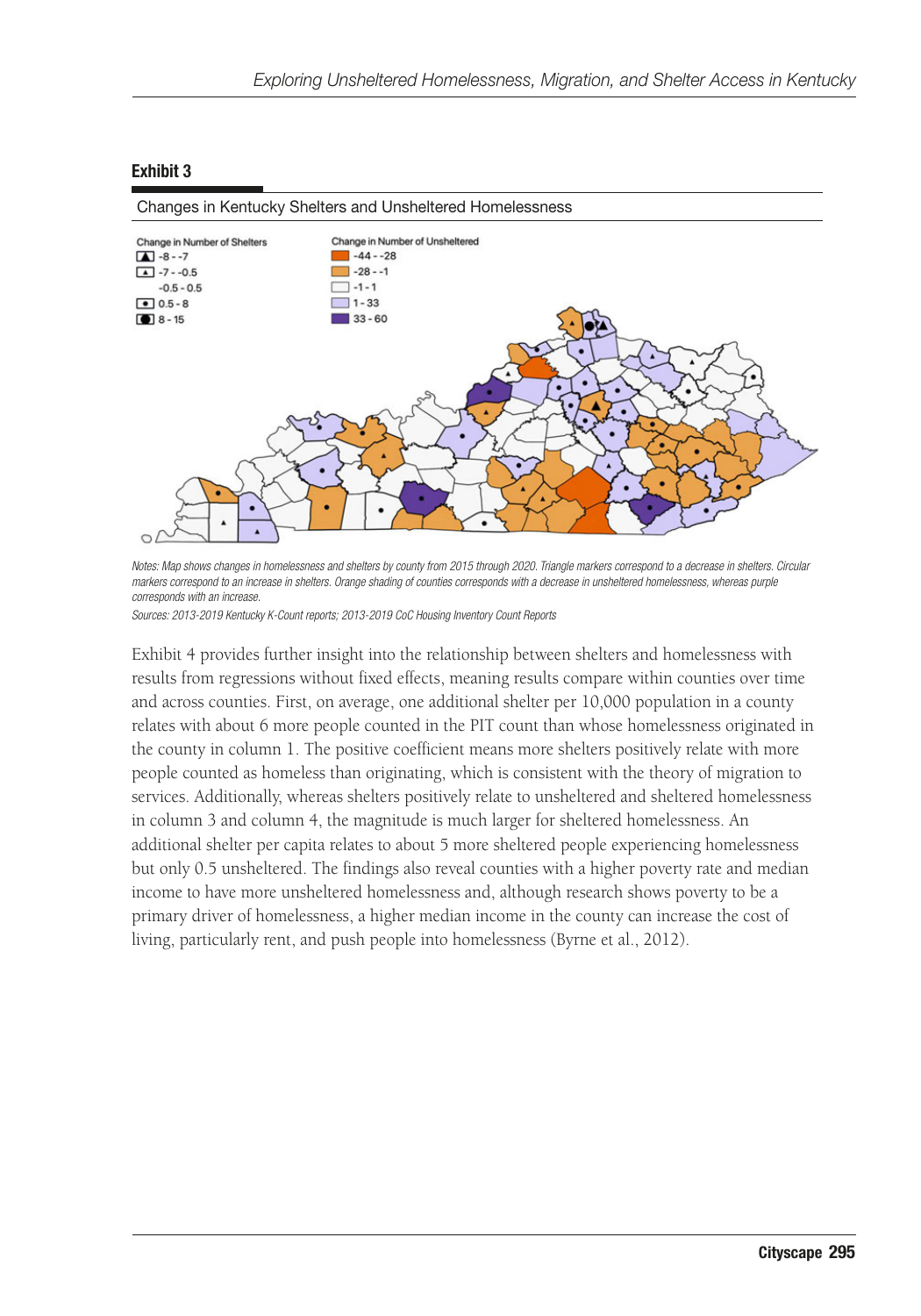| Relationship Between Shelters and Homelessness, No County Fixed Effects |                 |                                    |                                    |                                  |
|-------------------------------------------------------------------------|-----------------|------------------------------------|------------------------------------|----------------------------------|
|                                                                         | (1) Discrepancy | (2) Originating<br><b>Homeless</b> | (3) Unsheltered<br><b>Homeless</b> | (4) Sheltered<br><b>Homeless</b> |
| <b>Shelters</b>                                                         | $6.22***$       | $2.58***$                          | $0.54*$                            | $4.82***$                        |
|                                                                         | (1.16)          | (0.47)                             | (0.21)                             | (0.48)                           |
| Unemployment Rate                                                       | $-0.04$         | 0.16                               | $-0.05$                            | $-0.05$                          |
|                                                                         | (0.31)          | (0.11)                             | (0.10)                             | (0.11)                           |
| Poverty Rate                                                            | 0.15            | 0.01                               | $0.22***$                          | 0.00                             |
|                                                                         | (0.14)          | (0.05)                             | (0.05)                             | (0.04)                           |
| Median Income                                                           | $-0.06$         | $-0.01$                            | $0.05*$                            | 0.05                             |
|                                                                         | (0.11)          | (0.02)                             | (0.02)                             | (0.02)                           |
| Share Black                                                             | 0.27            | $-0.00$                            | $-0.03$                            | $0.21***$                        |
|                                                                         | (0.19)          | (0.03)                             | (0.03)                             | (0.05)                           |
| Year Fixed Effects?                                                     | <b>Yes</b>      | <b>Yes</b>                         | <b>Yes</b>                         | <b>Yes</b>                       |
| County Fixed<br>Effects?                                                | No              | No.                                | No                                 | No.                              |

*\* p<0.05; \*\* p<0.01; \*\*\* p<0.001.*

*Notes: Results are at the county level from 2013 through 2019. Robust standard errors are shown in parentheses. All explanatory variables are lagged 1 year. Population is also included as a control variable for column 1.*

*Sources: 2013-2019 Kentucky K-Count reports; 2013-2019 CoC Housing Inventory Count Reports; 2013-2019 Bureau of Labor Statistics Local Area Unemployment Statistics; 2013-2019 American Community Survey 1-Year Estimates*

Exhibit 5 tells a slightly different story when looking at changes within counties over time by controlling for time-invariant county characteristics. Unlike exhibit 4, shelters do not statistically relate to the discrepancy, originating homelessness, and unsheltered homelessness. Discrepancy and originating homelessness are also much closer to zero, so a county increasing its number of shelters likely has little to do with discrepancy or how many people originate as homeless. This lack of an increase could be caused by minor changes not having a dramatic effect or the existing stock being more meaningful. The result for originating homelessness is consistent with previous studies finding shelter access likely does not drive people to become homeless, commonly referred to as "moral hazard" (O'Flaherty, 2019).

Although statistically insignificant at the 5-percent level, shelters now have a large, negative relationship with unsheltered homelessness on average; this relationship was positive in exhibit 4. Shelters still have a positive relationship with sheltered homelessness and, when considering that and the first three columns of exhibit 5, they indicate that increasing shelters would likely mean more people in shelters. Some migration can still occur given the positive discrepancy and larger increase in sheltered homelessness than the decrease in unsheltered, but the effect is likely much smaller than exhibit 4 initially suggests. While no control variables significantly related to any outcomes, this likely results from a lack of variation within counties for the study's timespan.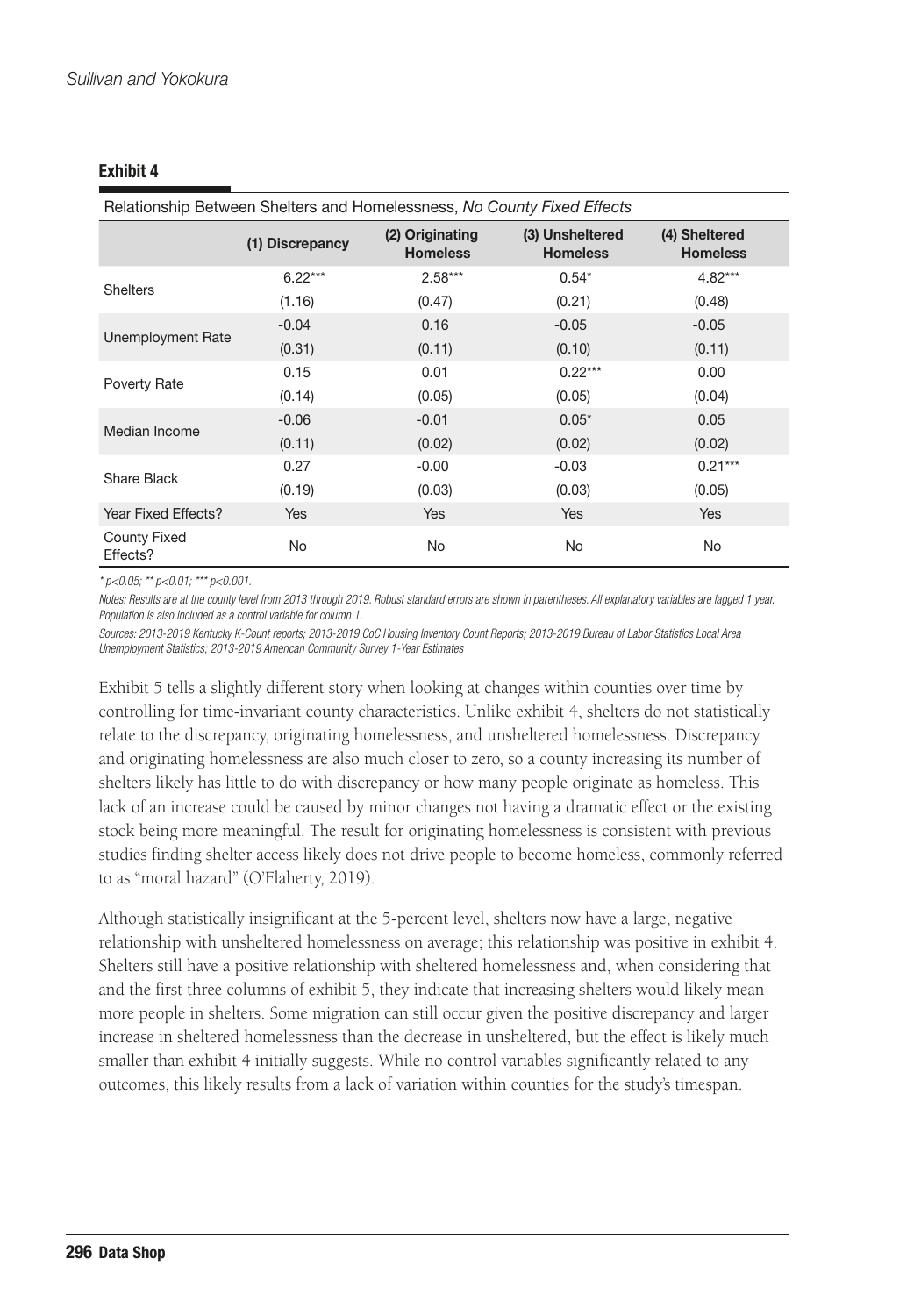| Relationship Between Shelters and Homelessness, With County Fixed Effects |                 |                                    |                                    |                                  |
|---------------------------------------------------------------------------|-----------------|------------------------------------|------------------------------------|----------------------------------|
|                                                                           | (1) Discrepancy | (2) Originating<br><b>Homeless</b> | (3) Unsheltered<br><b>Homeless</b> | (4) Sheltered<br><b>Homeless</b> |
| <b>Shelters</b>                                                           | 1.50            | 0.23                               | $-1.81$                            | $3.98**$                         |
|                                                                           | (1.54)          | (0.60)                             | (0.99)                             | (1.35)                           |
| Unemployment Rate                                                         | 0.23            | 0.16                               | 0.03                               | $-0.05$                          |
|                                                                           | (0.71)          | (0.31)                             | (0.34)                             | (0.19)                           |
| <b>Poverty Rate</b>                                                       | 0.13            | $-0.18$                            | 0.00                               | $-0.09$                          |
|                                                                           | (0.33)          | (0.12)                             | (0.13)                             | (0.08)                           |
| Median Income                                                             | 0.19            | 0.08                               | $-0.12$                            | 0.03                             |
|                                                                           | (0.22)          | (0.08)                             | (0.07)                             | (0.05)                           |
| Share Black                                                               | $-0.99$         | 0.44                               | $-0.33$                            | $-0.08$                          |
|                                                                           | (1.10)          | (0.43)                             | (0.45)                             | (0.26)                           |
| Year Fixed Effects?                                                       | <b>Yes</b>      | Yes                                | Yes                                | <b>Yes</b>                       |
| County Fixed<br>Effects?                                                  | Yes             | Yes                                | Yes                                | Yes                              |

*\* p <0.05; \*\* p<0.01; \*\*\* p<0.001.*

*Notes: Results are at the county level from 2013 through 2019. Robust standard errors are shown in parentheses. All explanatory variables are lagged 1 year. Population is also included as a control variable for column 1.*

*Sources: 2013-2019 Kentucky K-Count reports; 2013-2019 CoC Housing Inventory Count Reports; 2013-2019 Bureau of Labor Statistics Local Area Unemployment Statistics; 2013-2019 American Community Survey 1-Year Estimates*

The analysis also re-estimates models with 2-year lags of explanatory variables to test the sensitivity of a longer term. Exhibit 6, panel A, does not include county fixed effects; panel B does. Panel A is similar in statistical significance and magnitude. In panel B, unsheltered homelessness is statistically significant. In contrast, sheltered homelessness is not, but the magnitudes are similar to exhibit 5, which provides additional evidence that an increase in shelters relates to less unsheltered homelessness and more sheltered homelessness in a county. On the other hand, the coefficient for the discrepancy is now closer to zero (0.23), which is likely driven by originating homelessness's coefficient now being negative (-0.76). Counties with more shelters have higher discrepancy rates and rates of originating homelessness, but an increase in shelters likely does not relate to changes in either.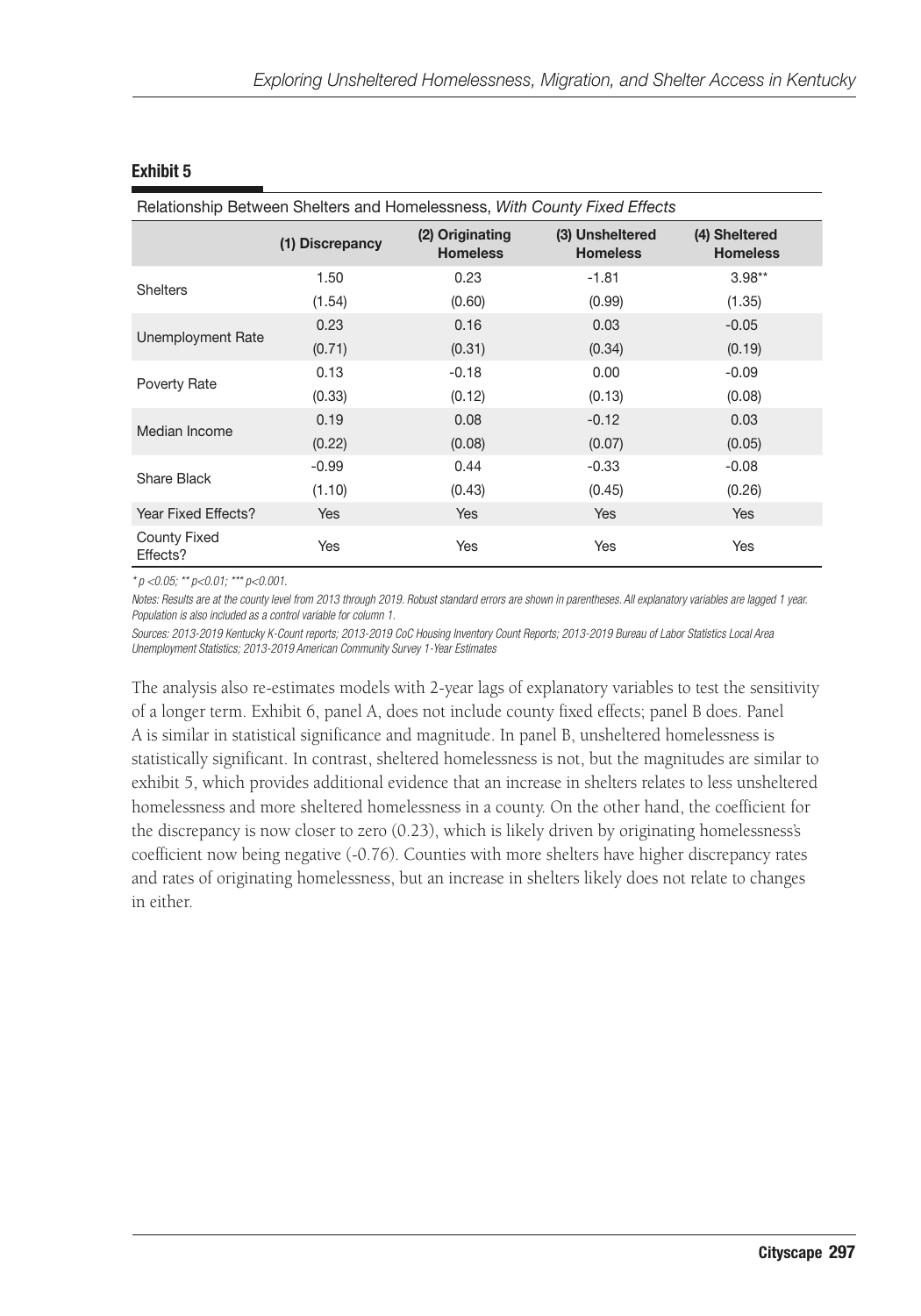| Relationship Between Shelters and Homelessness, 2 Year Lags |                 |                                    |                                    |                                  |  |
|-------------------------------------------------------------|-----------------|------------------------------------|------------------------------------|----------------------------------|--|
|                                                             | (1) Discrepancy | (2) Originating<br><b>Homeless</b> | (3) Unsheltered<br><b>Homeless</b> | (4) Sheltered<br><b>Homeless</b> |  |
| <b>Panel A. No County Fixed Effects</b>                     |                 |                                    |                                    |                                  |  |
| <b>Shelters</b>                                             | $6.12***$       | $2.19***$                          | $0.65**$                           | $4.60***$                        |  |
|                                                             | (1.37)          | (0.46)                             | (0.23)                             | (0.58)                           |  |
| Year Fixed Effects?                                         | <b>Yes</b>      | <b>Yes</b>                         | <b>Yes</b>                         | <b>Yes</b>                       |  |
| <b>County Fixed</b><br>Effects?                             | No.             | No.                                | No.                                | No                               |  |
| <b>Panel B. County Fixed Effects</b>                        |                 |                                    |                                    |                                  |  |
| <b>Shelters</b>                                             | 0.23            | $-0.76$                            | $-1.72*$                           | 3.36                             |  |
|                                                             | (3.93)          | (0.42)                             | (0.79)                             | (1.78)                           |  |
| Year Fixed Effects?                                         | Yes             | <b>Yes</b>                         | Yes                                | <b>Yes</b>                       |  |
| <b>County Fixed</b><br>Effects?                             | <b>Yes</b>      | <b>Yes</b>                         | <b>Yes</b>                         | <b>Yes</b>                       |  |

*\*p<0.05; \*\*p<0.01; \*\*\*p<0.001*

*Notes: Results are at the county level from 2013 through 2019. Robust standard errors are shown in parentheses. All explanatory variables are lagged 2 years. Population is also included as a control variable for column 1. Data on homelessness come from the annual K-Count reports.*

*Sources: 2013-2019 Kentucky K-Count reports; 2013-2019 CoC Housing Inventory Count Reports; 2013-2019 Bureau of Labor Statistics Local Area Unemployment Statistics; 2013-2019 American Community Survey 1-Year Estimates*

## Warren Cluster Analysis

In addition to the analysis of Kentucky counties, the study conducted a case study of a smaller geographic area: a contiguous cluster containing Allen, Barren, Butler, Edmonson, Logan, Simpson, and Warren counties. Warren County has the largest city in the cluster, Bowling Green, with about 67,000 people in 2019. Focusing on a cluster of counties furthers the analysis by assessing factors that were not measured or were masked in the statewide analysis, which looked at average relationships. Specifically, the analysis investigated the availability of formal and informal services and the communities' perceptions of homelessness. Moreover, the analysis of the cluster offers insight into the importance of identifying migration patterns by depicting a scenario where the increase in a county's number of shelters coincides with an influx of homeless from neighboring counties. Exhibit 7 shows the average number of shelters, total, originating, and unsheltered homelessness, discrepancy, and population in each county. Warren County had twice the number of shelters than the other six counties combined. It also had about four times as many people counted as homeless in the Point-in-Time count despite its population being similar to the other counties combined. However, the number of people originating as homeless was much lower, leading to a high discrepancy of 41 more people counted in the PIT count than originated as homeless.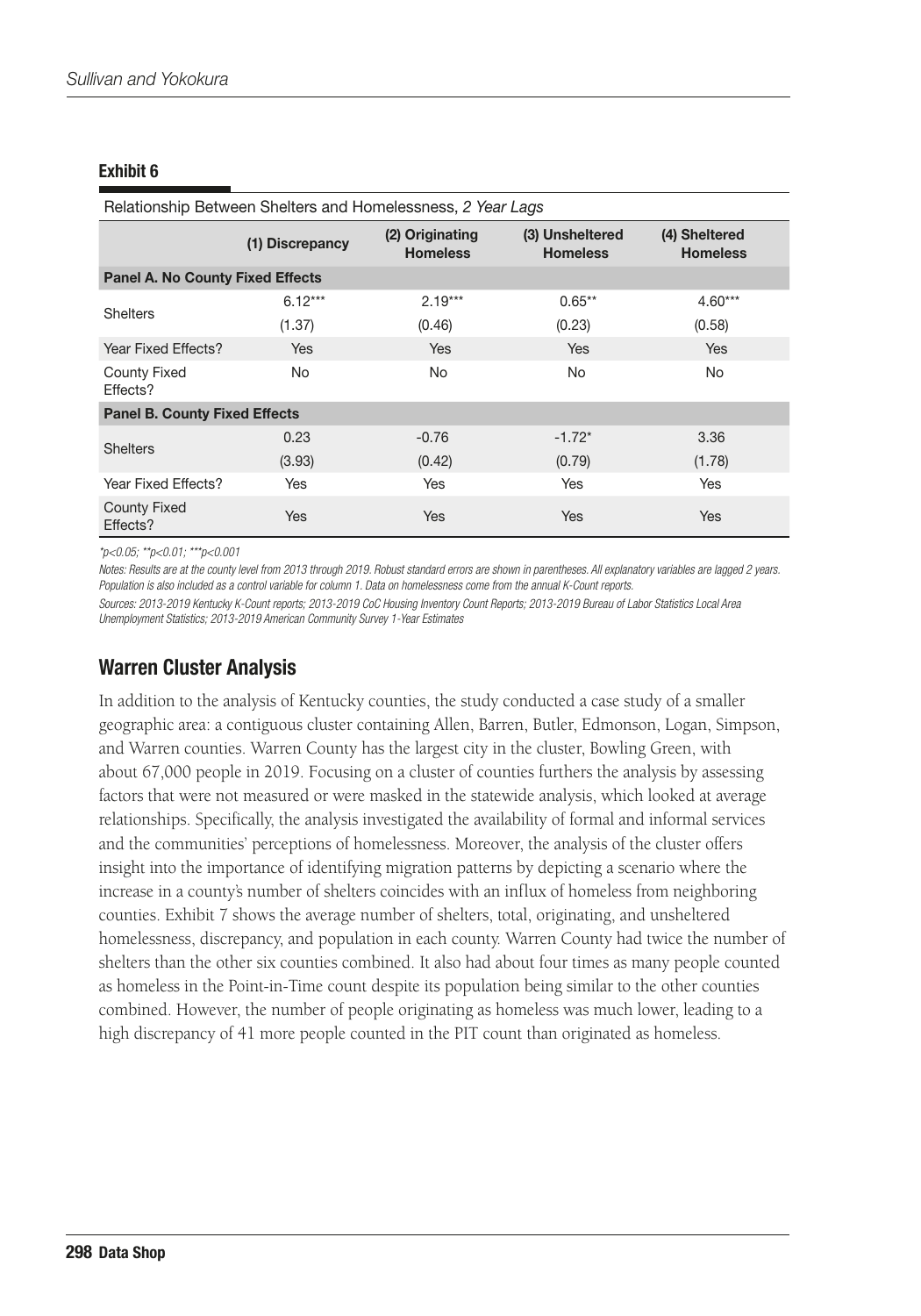| County        | <b>Shelters</b> | <b>PIT Count</b><br><b>Homeless</b> | Originating<br><b>Homeless</b> | <b>Unsheltered</b><br><b>Homeless</b> | <b>Discrepancy</b> | <b>Population</b> |
|---------------|-----------------|-------------------------------------|--------------------------------|---------------------------------------|--------------------|-------------------|
| Allen         | 0.1             | 3.4                                 | 3.6                            | 1.3                                   | 0.3                | 20.724            |
| <b>Barren</b> | 0.1             | 2.8                                 | 13.1                           | 0.3                                   | $-10.0$            | 43.654            |
| <b>Butler</b> | 0.1             | 2.0                                 | 5.7                            | 1.9                                   | $-3.4$             | 12.885            |
| Edmonson      | 0.0             | 0.0                                 | 1.0                            | 0.0                                   | $-1$               | 12,099            |
| Logan         | 2.5             | 10.0                                | 8.3                            | 0.0                                   | 1.6                | 26.907            |
| Simpson       | 0.1             | 11.6                                | 9.6                            | 8.9                                   | 2.7                | 18,097            |
| Warren        | 6.8             | 122.8                               | 76.1                           | 23.8                                  | 40.6               | 125,346           |

## *PIT = Point-in-Time.*

*Notes: The exhibit shows an average of variables for each county in the Warren cluster for the years 2013 through 2020. All values are rounded to the nearest tenth. Data on homelessness come from the annual K-Count reports.*

*Sources: 2013-2020 Kentucky K-Count reports; 2013-2020 CoC Housing Inventory Count Reports; 2013-2019 American Community Survey 1-Year Estimates*

## Formal Service Availability

Analyzing formal services in the Warren Cluster exemplifies how service deserts shape the experience of homelessness and reveal migration across counties to access services. The analysis bases the amount of services available to each county on the Kentucky Housing Corporation Community Resource Guide provided on the Kentucky Housing Corporation website coupled with the county-specific service locations obtained from the Community Action of Southern Kentucky. This organization encompasses all the counties in this cluster.2 From the list of service providers, it was determined that, although all counties had services located both in the county and in surrounding areas, Warren County had the most providers serving the county at 21 and service providers located in the county at 18. Allen, Simpson, and Edmonson counties only had eight service providers servicing each county, with three located in each county. Warren County also has unique services not present in any of the neighboring counties. For instance, people experiencing homelessness can obtain medical services through Street Medicine, a program that offers medical aid to homeless people three times a week in Bowling Green (Eggers, 2019). Street Medicine services range from tending to wounds to education on securing medication. However, Street Medicine programs are not common in small cities, so those seeking these services need to travel to Bowling Green.

In addition to having the largest number of service providers, Warren County has the most positive discrepancy with an average discrepancy of 40, meaning 40 more homeless people were counted in the PIT counts than originating within the county. Meanwhile, neighboring counties had far fewer services and typically had a negative discrepancy. This is especially clear in the instance of Barren County. Despite having the second-highest number of service providers total at 11, it had the most negative discrepancy in the cluster, and 10 fewer people counted as homeless in the PIT count than originating. This supports the statewide findings that more services relate to a more positive discrepancy, with those migrating most likely coming from nearby service deserts.

2 <https://www.kyhousing.org/Programs/Pages/Kentuckians-In-Need.aspx>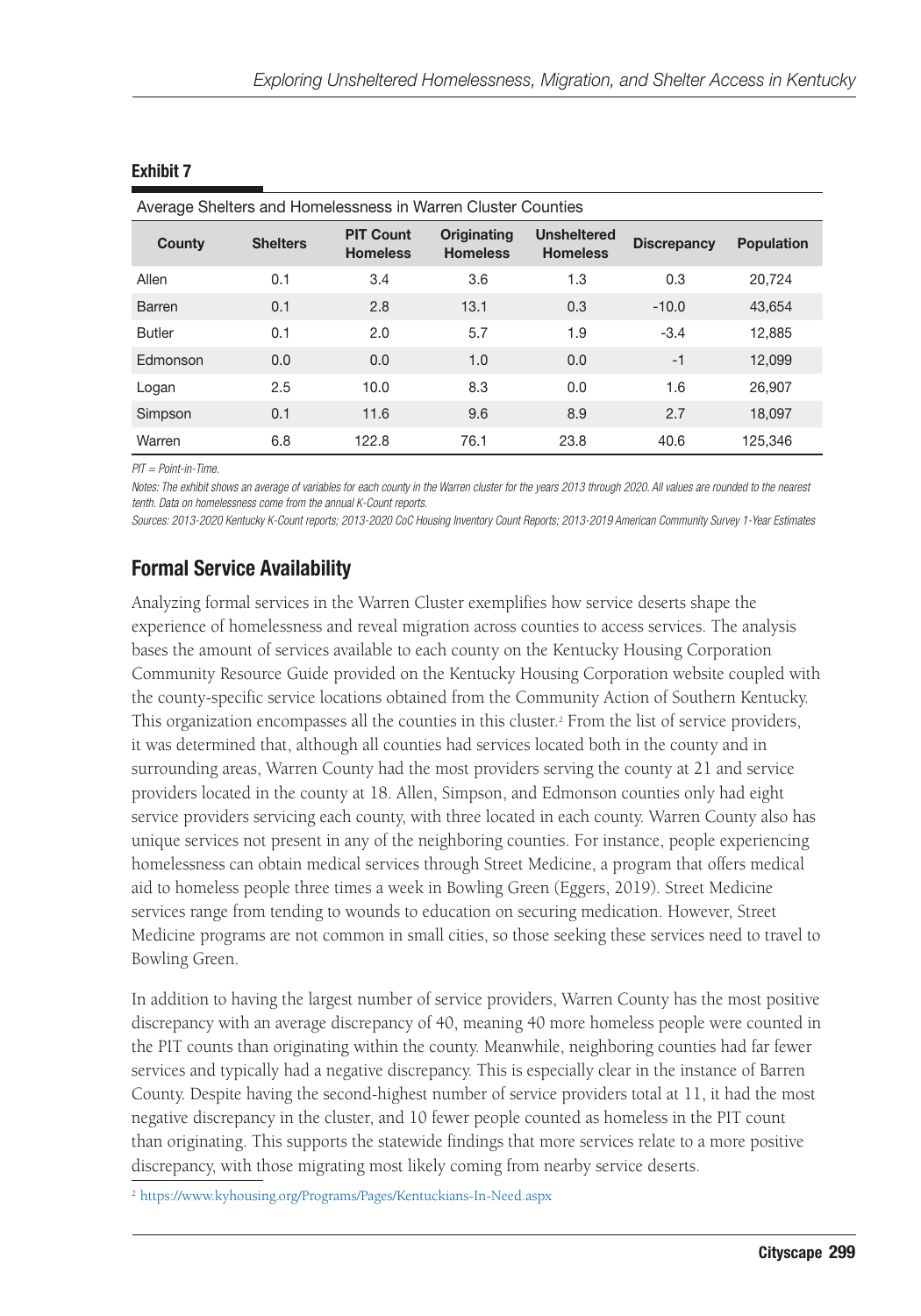## Coordinated Informal Services and Community Care

Along with formal services, Warren County has extensive informal services and community care. Informal services refer to coordinated actions in a community independent from organizations, such as nonprofits; community care includes individual actions, like giving food to a homeless person. Unlike shelters, informal services and community care consist of aid not provided through members of the Continuum of Care or government grants. Informal services provided by community members increase the amount of aid available in an area and consequently influence the experience of homelessness. To detail the extent of these services, local news articles about homelessness in the cluster were gathered through a Google search of key phrases like "Barren River Area homeless" and "Southern Kentucky homeless opinion." The search was expanded by combining each county's name with terms like "homeless," "homeless news," "homeless clearing," "homeless opinion," and "homeless policies" to get a sense of the stigma and opinion in each county.

Of the articles resulting from the search, all informal services were in Warren County. Many informal services stemmed from citizens realizing the extent of homelessness present in their community and the gaps in services provided. The resulting informal services found reports ranging from the weekly serving of home-cooked meals to the collection and distribution of clothing, blankets, and hygiene products (Brooks, 2021; Fox News, 2011; Harvey, 2017).

The annual memorial service held in Bowling Green to honor people who died in the community while homeless further illustrates that people in the Warren County community care about the homelessness issue (Mason, 2015). Bowling Green does have a policy against "aggressive panhandling," but it is rarely enforced, and the police department even provides permits for legal panhandling (McCauley, 2019). Many in the community actively speak out against those blaming homelessness for the harassment of citizens by panhandlers by advocating for compassion toward those in need (Bowling Green Daily News, 2015; Line, 2015; Minor, 2015; Weaver, 2015). These cases illustrate the community's care for those experiencing homelessness, a characteristic that can influence local policies and government action (Fenley, 2020). For example, many cities often clear homeless encampments when citizens complain (Cohen, Yetvin, and Khadduri, 2019; Herring, 2014; National Law Center on Homelessness and Poverty, 2014). Stronger community care may decrease instances of these anti-homelessness policies and acts. Although some in Warren County still hold a stigma against those experiencing homelessness (Bowling Green Daily News, 2015; McCauley, 2019; Reecer, 2021), the county overall seems to have a generous attitude toward those experiencing homelessness. This level of care in Warren County could lead to an increase in the discrepancy between the number of homeless counted versus originating, as those experiencing homelessness are leaving counties with few resources for a chance to obtain needed aid without consequences such as judgment due to prevalent stigma, arrest for panhandling, and forcible relocation through the shutting down of tent cities (O'Flaherty, 2019).

## Effect of Migration

The analysis of this cluster provides a deeper understanding of why homeless people migrate and gives further insight into its importance for policymaking and service provision. Due to the lack of shelter change in multiple counties within the cluster, the analysis can identify fluctuations in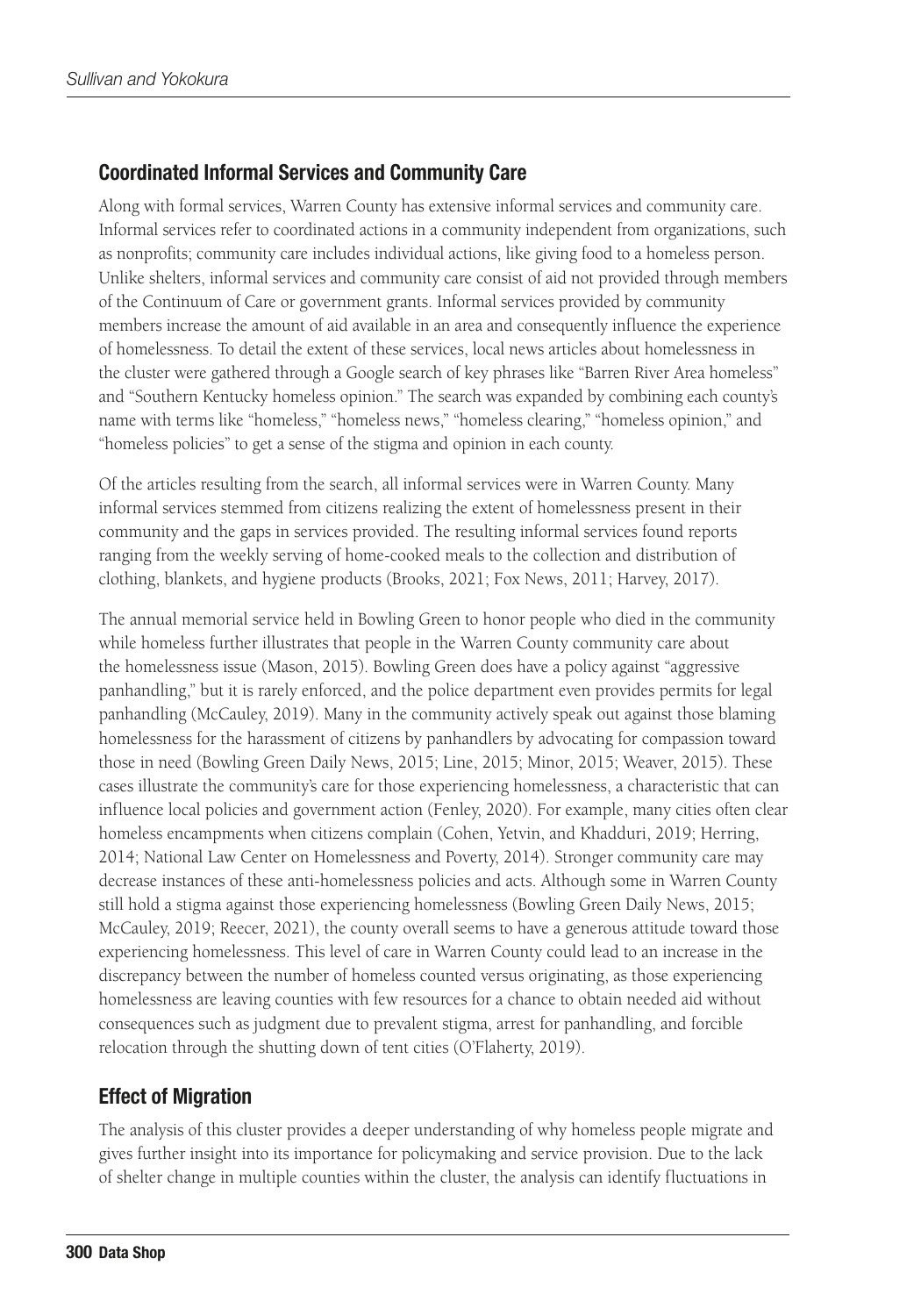homelessness, mainly unsheltered, that are not a result of the supply of aid in a county. By focusing on the unsheltered population, it can also be determined if increasing shelters will be sufficient for the need present.

An increase in shelters could relate to a decrease in unsheltered homelessness due to the rise in available beds, which was on average found to be the case across Kentucky, but this was not the case for Warren County. Between 2015 and 2020, Warren County gained three shelters, and its unsheltered population over this period grew by 40 people, from 11 to 51. Even without increasing the unsheltered population in neighboring Logan County, which gained a shelter, the theorized decrease did not occur. On the other hand, the other five counties, which did not change their number of shelters, had no change or a decline in unsheltered homelessness. This decline, paired with Warren County's increase in unsheltered homelessness, may indicate migration from these areas into Warren County. By specifically looking at the unsheltered population, the study shows that an increase in shelters and the supply of services may not match the resulting increased demand for services by homeless people who cannot obtain these services in neighboring counties.

This excess demand can cause a rise in the PIT count used to inform local governments, service providers, and HUD on the extent of need in an area and the efficacy of current programs, which influences federal funding through HUD (California Homeless Coordinating and Financing Council, n.d.; Kentucky Housing Corporation, n.d.; SAMSA, 2020; HUD, 2014). Service providers and officials may interpret the growth in the PIT count as a community in more need and consequently create more services, despite the growth resulting partly from the migration of many people experiencing homelessness from service deserts (SAMSA, 2020). If the previous trend persists, the increase in services could result in more migration from neighboring counties, continuing the cycle of increasing services and higher visibility of homelessness. This feedback loop demonstrates the importance of exploring other possible recipients for services and funding. For example, if aid targets counties where many homeless people originate, there may be a decrease in the homeless population of the county where many homeless originate. A decrease in the homeless population of the county where people migrate to is also likely. Although the effect of targeting aid to counties where homelessness originates is not known (Somers, Moniruzzaman, and Rezansoff, 2015), further exploration on the topic may reveal more beneficial targets for aid provision.

## Conclusion

This study presents evidence on the relationship between the number of homeless shelters in a county and unsheltered and originating homelessness using county-level data provided through Kentucky's K-Count, which asks homeless persons surveyed where they were living when they became homeless. Finding that counties with more shelters have more people counted as homeless during HUD's PIT count than originated in the county highlights the importance of considering service deserts and migration when providing services to people experiencing homelessness. The analysis further highlights this point by demonstrating that an increase in shelters within a county relates to more sheltered homelessness and a likely decrease in unsheltered homelessness. This suggests shelters take in people who would have been unsheltered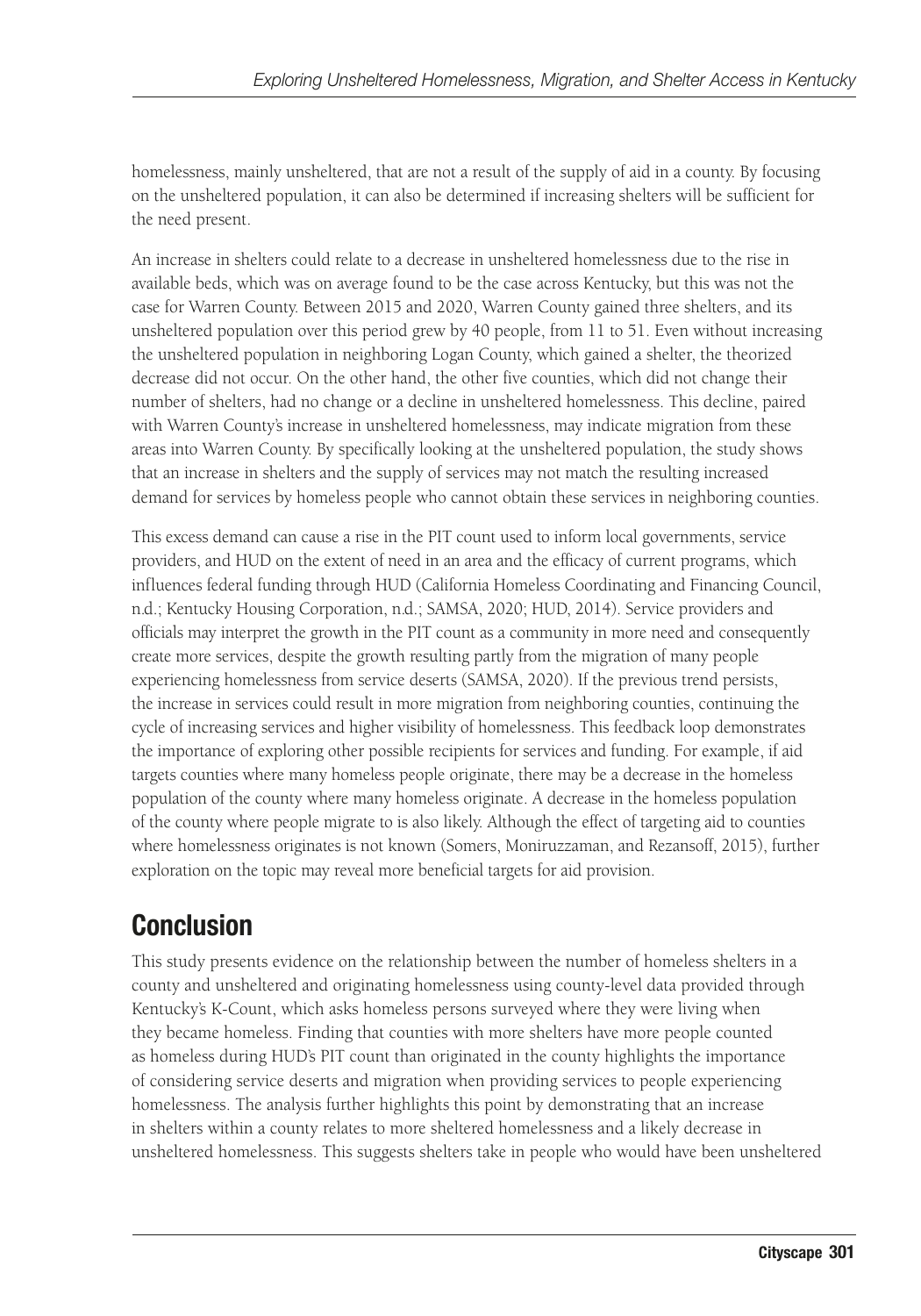otherwise. The study also shows that an increase in shelters does not relate to the number of people originating as homeless in a county.

The first policy implication relates to improved data collection and reporting on homelessness for HUD's PIT count. First, all but two of Kentucky's counties are in the same Continuum of Care. Although this may provide coordination across service providers, it limits inferences that can be drawn when data are reported at the Continuum of Care level as counties vary significantly in their services and conditions of homelessness. This is particularly the case for unsheltered homelessness, as it may hide specific service deserts. Second, asking where a person's homelessness originated can reveal migration patterns and where the problem begins. Shelters help people already homeless, but many programs like the low-income housing tax credit and housing vouchers attempt to stop homelessness from occurring in the first place (Kim and Sullivan, 2021). Programs such as these are likely to have more impact in communities where homelessness originates instead of where homeless people live on a given night. Taken together, HUD and Continuums of Care disaggregating data for research use and publishing data on originating homelessness can help service providers and researchers better design solutions to homelessness.

A second policy implication is that service providers and policymakers must consider how shelter access shapes the experience of homelessness and how service deserts will lead to migration across counties or living unsheltered. This implication is particularly demonstrated by the qualitative analysis of the Warren County cluster that showed people experiencing homelessness frequently move to nearby areas to access both formal and informal services. The migration and lack of services in counties from which people move creates excess demand in counties that increased services do not fulfill. Instead, service providers, particularly through Continuums of Care, should further eliminate service deserts within their boundaries, which may reduce homelessness across a wide area.

Despite the contributions of this study, several limitations exist. First, the analysis cannot observe migration explicitly. To do this, additional data such as a dyad between each county and the movement of homeless people would be necessary. However, the analysis still observes when people migrated to a county, although it is not known from which county they came. Second, a limitation of the Warren County case study lies in the diversity of news articles, with most of the articles published through Bowling Green Daily News. This may account for why all articles pertained to the informal aid provided in Warren County. The lack of news coverage in the surrounding counties may be due to the size of their cities compared with Bowling Green, the third-largest city in Kentucky. Without county-specific articles, the analysis is not able to determine the sentiment of the communities on homelessness. Last, states seeking to follow in the steps of the K-Count by including data on originating homelessness would benefit from also disaggregating it by household type to see more variation. It would be beneficial to explore this further to determine the role stigma plays in the migration of those experiencing homelessness.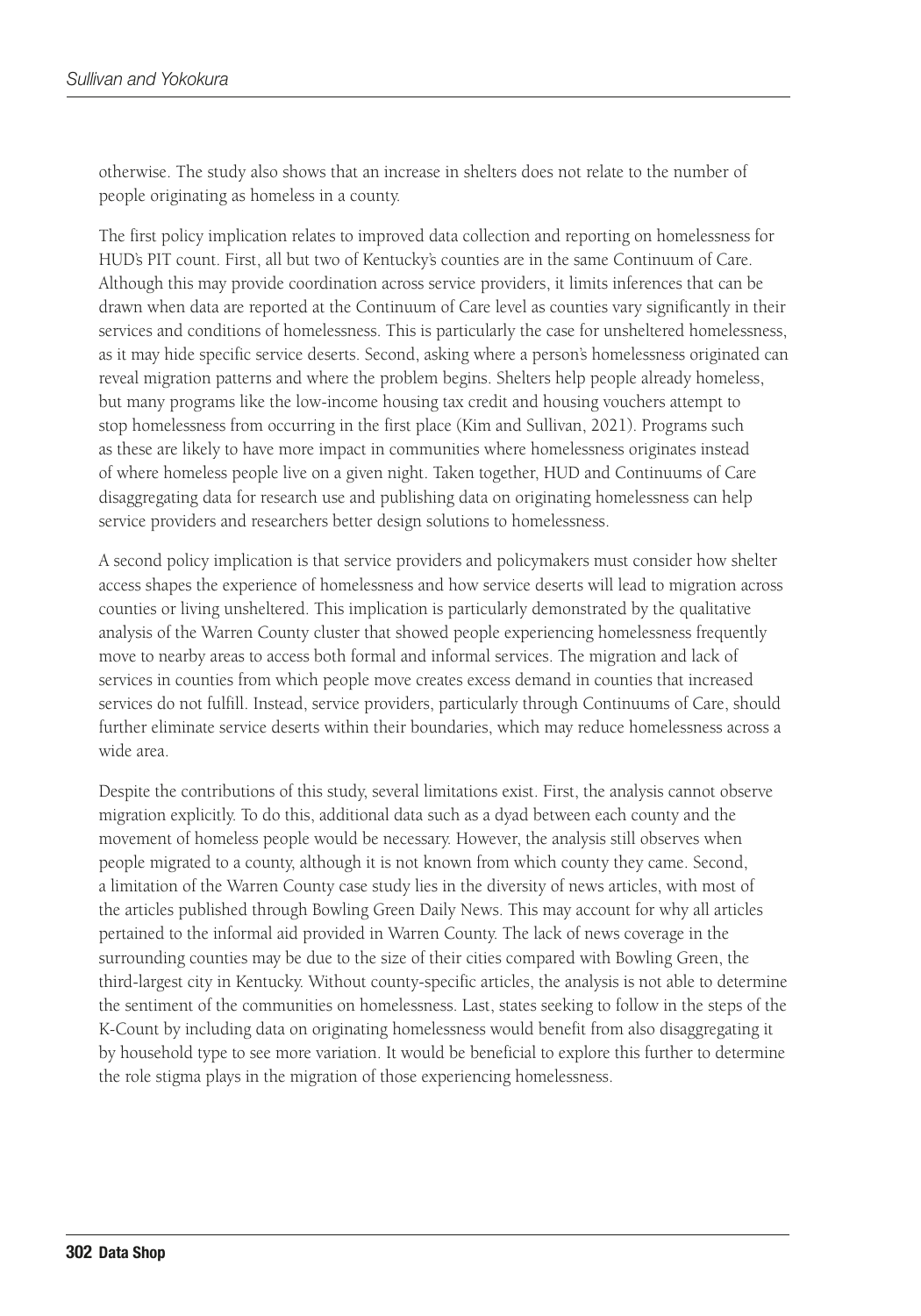## **Acknowledgments**

The authors would like to thank Saerim Kim and Hunter McCormick for their valuable feedback on an earlier draft of the manuscript, as well as the journal's editors and reviewers.

## **Authors**

Andrew Sullivan is an assistant professor of public administration at Southern Illinois University Edwardsville. He can be contacted at [andsull@siue.edu.](mailto:andsull@siue.edu) Kotomi Yokokura is a research assistant at the University of Kentucky.

## **References**

Basmajian, Carlton, and Jane Rongerude. 2012. "Hiding in the Shadow Of Wagner-Steagall," *Journal of American Planning Association* 78 (4): 406-414.<https://doi.org/10.1080/01944363.2012.737980>

Bitler, Marianne, and Steven J. Haider. 2010. "An Economic View of Food Deserts in the United States," *Journal of Policy Analysis and Management* 30 (1): 153-176. <https://doi.org/10.1002/pam.20550>

Bowling Green Daily News. 2015. "Downtown Panhandling Must Be Dealt With," October 22. [https://www.bgdailynews.com/opinion/our\\_opinion/downtown-panhandling-must-be-dealt](https://www.bgdailynews.com/opinion/our_opinion/downtown-panhandling-must-be-dealt-with/article_1b74927c-8364-5ed5-868c-c2bfb12945db.html)[with/article\\_1b74927c-8364-5ed5-868c-c2bfb12945db.html](https://www.bgdailynews.com/opinion/our_opinion/downtown-panhandling-must-be-dealt-with/article_1b74927c-8364-5ed5-868c-c2bfb12945db.html)

Brooks, Evan. 2021. "Military Veteran Serves Home-Cooked Meals to Homeless," *Spectrum News NY1*. [https://www.ny1.com/nyc/all-boroughs/news/2021/06/21/a-former-military-vet-turns-his](https://www.ny1.com/nyc/all-boroughs/news/2021/06/21/a-former-military-vet-turns-his-love-of-cooking-to-a-helping-hand-in-the-community)[love-of-cooking-to-a-helping-hand-in-the-community](https://www.ny1.com/nyc/all-boroughs/news/2021/06/21/a-former-military-vet-turns-his-love-of-cooking-to-a-helping-hand-in-the-community)

Byrne, Thomas, Ellen A. Munley, Jamison D. Fargo, Ann E. Montgomery, and Dennis P. Culhane. 2012. "New Perspectives On Community-Level Determinants of Homelessness," *Journal of Urban Affairs* 35 (5): 607-625.<https://doi.org/10.1111/j.1467-9906.2012.00643.x>

California Homeless Coordinating and Financing Council. (n.d.). *The Importance of the Homeless Point-in-Time Count*. [https://www.bcsh.ca.gov/hcfc/documents/pit\\_count.pdf](https://www.bcsh.ca.gov/hcfc/documents/pit_count.pdf)

Cohen, Rebecca, Will Yetvin, and Jill Khadduri. 2019. "Understanding Encampments of People Experiencing Homelessness and Community Responses: Emerging Evidence as of Late 2018." <https://dx.doi.org/10.2139/ssrn.3615828>

Corinth, Kenneth C. 2017. "The Impact of Permanent Supportive Housing on Homeless Populations," *Journal of Housing Economics* 35: 69-84.

Cutuli, J.J., and Janette E. Herbers. 2014. "Promoting Resilience for Children Who Experience Family Homelessness: Opportunities to Encourage Developmental Competence," *Cityscape* 16 (1): 113-140.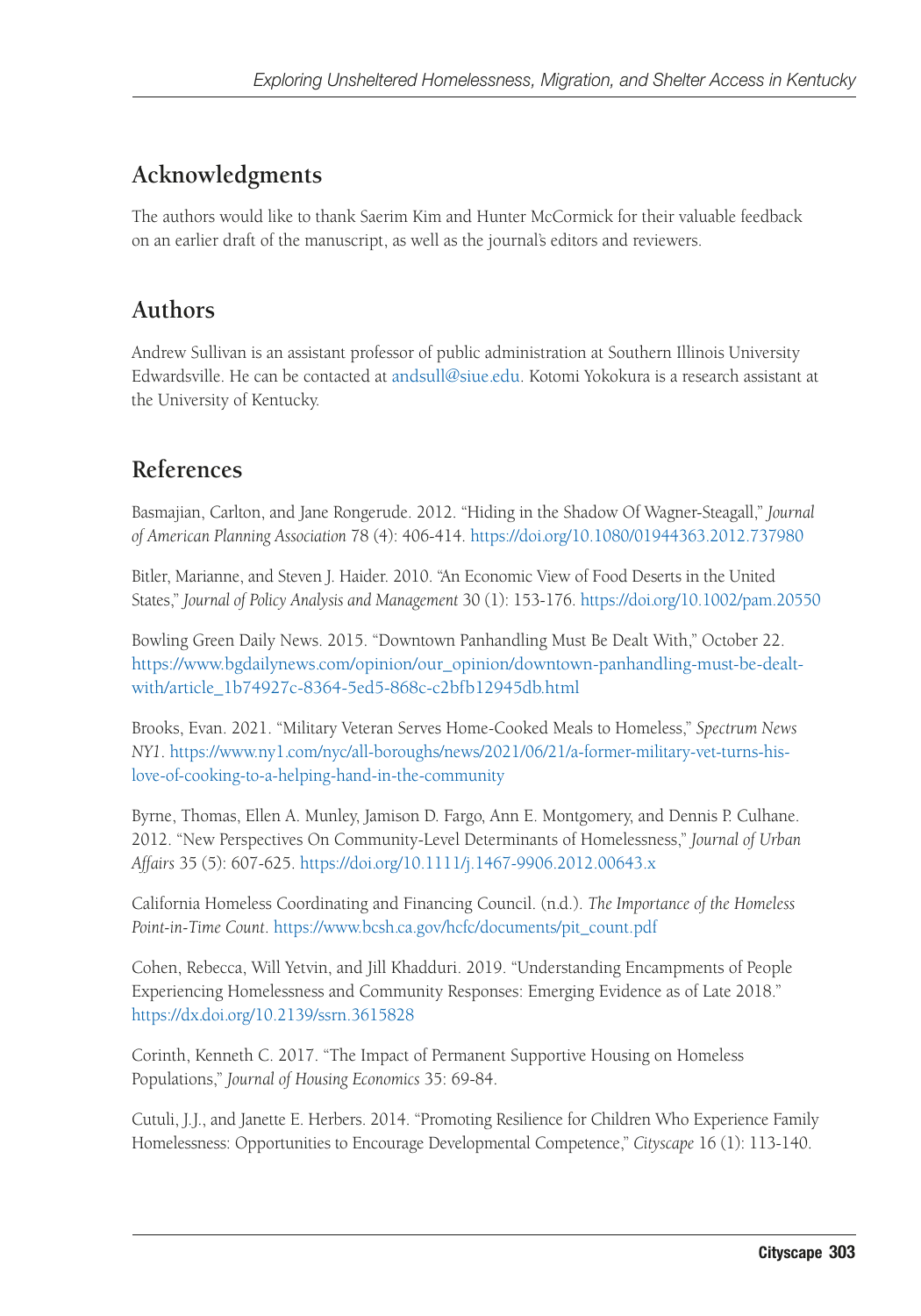Eggers, Caroline. 2019. "Street Medicine: Program Brings Healthcare to Homeless," *Bowling Green Daily News*, January 19. [https://www.bgdailynews.com/news/street-medicine-program-brings](https://www.bgdailynews.com/news/street-medicine-program-brings-healthcare-to-homeless/article_201d3ce2-b118-5e7f-8aed-c9b79147dfa9.html)[healthcare-to-homeless/article\\_201d3ce2-b118-5e7f-8aed-c9b79147dfa9.html](https://www.bgdailynews.com/news/street-medicine-program-brings-healthcare-to-homeless/article_201d3ce2-b118-5e7f-8aed-c9b79147dfa9.html)

Fenley, Vanessa M. 2020. "Digging Deeper: Considering the Marginalizing Experience of Homelessness in Developing Program Performance Objectives," *Public Performance & Management Review* 43 (5): 1078-1099.

Fox News. 2011. "Kentucky Woman Helping Homeless Stay Warm," October 1. <https://www.foxnews.com/us/kentucky-woman-helping-homeless-stay-warm>

Han, Jeehee, Amy Ellen Schwartz, and Brian Elbel. 2020. "Does Proximity to Fast Food Cause Childhood Obesity? Evidence from Public Housing," *Regional Science and Urban Economics* 84: 103565.

Harvey, Alyssa. 2017. "Edmonson County Woman Helps Homeless," *Bowling Green Daily News*, March 31. [https://www.bgdailynews.com/news/edmonson-county-woman-helps-the-homeless/](https://www.bgdailynews.com/news/edmonson-county-woman-helps-the-homeless/article_6f8431ba-2b75-5737-9275-90aa158786cb.html) [article\\_6f8431ba-2b75-5737-9275-90aa158786cb.html](https://www.bgdailynews.com/news/edmonson-county-woman-helps-the-homeless/article_6f8431ba-2b75-5737-9275-90aa158786cb.html)

Herring, Chris. 2014. "The New Logics of Homeless Seclusion: Homeless Encampments in America's West Coast Cities," *City & Community* 13 (4): 285–309.

Kentucky Housing Corporation. 2009. *Ten-Year Plan to End Homelessness: Update 2009*. Frankfort, KY: Kentucky Housing Corporation. [https://www.kyhousing.org/Planning-Documents/](https://www.kyhousing.org/Planning-Documents/Documents/10year-plantoendhomelessness.pdf) [Documents/10year-plantoendhomelessness.pdf](https://www.kyhousing.org/Planning-Documents/Documents/10year-plantoendhomelessness.pdf)

———. (n.d.). *K-Count and Housing Inventory Count*. [https://www.kyhousing.org/Programs/](https://www.kyhousing.org/Programs/Homeless-Programs/Pages/K-Count.aspx) [Homeless-Programs/Pages/K-Count.aspx](https://www.kyhousing.org/Programs/Homeless-Programs/Pages/K-Count.aspx)

Kim, Saerim, and Andrew A. Sullivan. 2021. "Complementary Policies for Multidimensional Problems: Does the Low-Income Housing Tax Credit Complement Homeless Services in the USA?" *Urban Studies* 58 (5): 903-921.

Line, James. 2015. "Compassion, Not Policing, Needed for Homeless [Letter to the editor]," *Bowling Green Daily News*, October 25. [https://www.bgdailynews.com/opinion/letters\\_to\\_the\\_](https://www.bgdailynews.com/opinion/letters_to_the_editor/compassion-not-policing-needed-for-%20homeless/article_ab741ca5-9033-5249-ad77-fa70e5ccedcc.html) [editor/compassion-not-policing-needed-for-%20homeless/article\\_ab741ca5-9033-5249-ad77](https://www.bgdailynews.com/opinion/letters_to_the_editor/compassion-not-policing-needed-for-%20homeless/article_ab741ca5-9033-5249-ad77-fa70e5ccedcc.html) [fa70e5ccedcc.html](https://www.bgdailynews.com/opinion/letters_to_the_editor/compassion-not-policing-needed-for-%20homeless/article_ab741ca5-9033-5249-ad77-fa70e5ccedcc.html)

Mason, Charles A. 2015. Homeless Man Provides Spark for Homeless Memorial. *Bowling Green Daily News*, December 22. [https://www.bgdailynews.com/news/homeless-man-provides-spark-for](https://www.bgdailynews.com/news/homeless-man-provides-spark-for-homeless-memorial/article_2ae0fc88-7148-5993-8b29-41e67009aeff.html)[homeless-memorial/article\\_2ae0fc88-7148-5993-8b29-41e67009aeff.html](https://www.bgdailynews.com/news/homeless-man-provides-spark-for-homeless-memorial/article_2ae0fc88-7148-5993-8b29-41e67009aeff.html)

McCauley, Corey. 2019. Bowling Green Police Warn Against Giving to Panhandlers. *WBKO*, April 24. [https://www.wbko.com/content/news/Bowling-Green-Police-warn-against-giving-to](https://www.wbko.com/content/news/Bowling-Green-Police-warn-against-giving-to-panhandlers-509023281.html)[panhandlers-509023281.html](https://www.wbko.com/content/news/Bowling-Green-Police-warn-against-giving-to-panhandlers-509023281.html)

Meehan, Mary. 2019. Unsheltered and Uncounted: Rural America's Hidden Homeless. *NPR*, July 4. [https://www.npr.org/sections/health-shots/2019/07/04/736240349/in-rural-areas-homeless-people](https://www.npr.org/sections/health-shots/2019/07/04/736240349/in-rural-areas-homeless-people-are-harder-to-find-and-to-help)[are-harder-to-find-and-to-help](https://www.npr.org/sections/health-shots/2019/07/04/736240349/in-rural-areas-homeless-people-are-harder-to-find-and-to-help)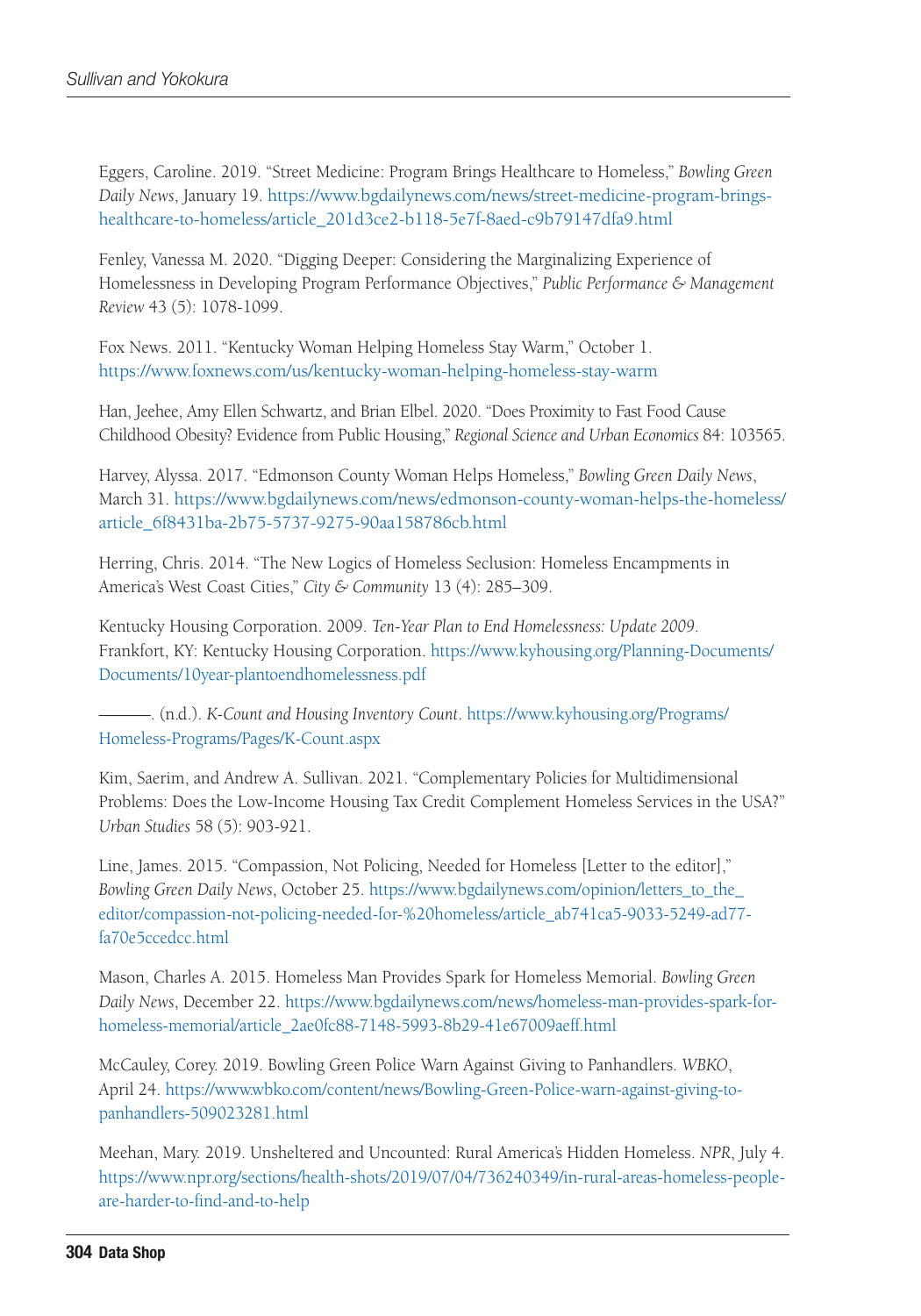Minor, R. L. 2015. "Fountain Square Event to Draw More Attention to Homeless," *Bowling Green Daily News*, October 23. [https://www.bgdailynews.com/news/fountain-square-event-to-draw](https://www.bgdailynews.com/news/fountain-square-event-to-draw-attention-to-homeless/article_4cfc3c42-1ce5-5033-9b4a-2a7744ce3a97.html)[attention-to-homeless/article\\_4cfc3c42-1ce5-5033-9b4a-2a7744ce3a97.html](https://www.bgdailynews.com/news/fountain-square-event-to-draw-attention-to-homeless/article_4cfc3c42-1ce5-5033-9b4a-2a7744ce3a97.html)

National Law Center on Homelessness and Poverty. 2014. *Welcome Home: The Rise of Tent Cities in the United States*. Washington, D.C.: National Law Center on Homelessness and Poverty. [https://homelesslaw.org/wp-content/uploads/2018/10/WelcomeHome\\_TentCities.pdf](https://homelesslaw.org/wp-content/uploads/2018/10/WelcomeHome_TentCities.pdf)

O'Flaherty, Brendan. 2019. "Homelessness Research: A Guide for Economists (and Friends)," *Journal of Housing Economics* 44: 1-25. https://doi.org/10.1016/j.jhe.2019.01.003

Patton, Larry T. 1989. *The Rural Homeless*. Washington, D.C.: U.S. Department of Health and Human Services.

Reecer, John. 2021. "Apparent Homeless Camp Cleared After Complaints," *Bowling Green Daily News*, April 13. [https://www.bgdailynews.com/news/apparent-homeless-camp-cleared-after](https://www.bgdailynews.com/news/apparent-homeless-camp-cleared-after-complaints/article_6faa9d68-a3e8-5d8e-a06f-fff14061cc1c.html)[complaints/article\\_6faa9d68-a3e8-5d8e-a06f-fff14061cc1c.html](https://www.bgdailynews.com/news/apparent-homeless-camp-cleared-after-complaints/article_6faa9d68-a3e8-5d8e-a06f-fff14061cc1c.html)

Shannon, Jerry. 2015. "Rethinking Food Deserts Using Mixed-Methods GIS," *Cityscape* 17 (1): 85-96.

Shelton, Jama, Jonah DeChants, Kimberly Bender, Hsun-Ta Hsu, Diane Santa Maria, Robin Petering, Kristin Ferguson, Sarah Narendorf, and Anamika Barman-Adhikari. 2018. "Homelessness and Housing Experiences Among LGBTQ Young Adults in Seven U.S. Cities," *Cityscape* 20 (3): 9-34.

Somers, Julian M., Akm Moniruzzaman, and Stephanie N. Rezansoff. 2015. "Migration to the Downtown Eastside Neighbourhood of Vancouver and Changes in Service Use in a Cohort of Mentally Ill Homeless Adults: A 10-Year Retrospective Study," *BMJ Open* 6 (1). <https://doi.org/10.1136/bmjopen-2015-009043>

Substance Abuse and Mental Health Services Administration [SAMSA]. 2020. *More Than a Number: Point-in-Time Counts Are Crucial Data*. [https://www.samhsa.gov/homelessness-programs-resources/](https://www.samhsa.gov/homelessness-programs-resources/hpr-resources/point-time-counts-are-crucial-data) [hpr-resources/point-time-counts-are-crucial-data](https://www.samhsa.gov/homelessness-programs-resources/hpr-resources/point-time-counts-are-crucial-data)

Sullivan, Andrew, Saerim Kim, and David Lee. 2021. "Applying Organizational Density to Local Public Service Performance: Separating Homeless Service Outcomes from Outputs," *Public Management Review*. DOI: [10.1080/14719037.2021.1972682](https://www.tandfonline.com/doi/full/10.1080/14719037.2021.1972682)

Trella, Deanna L., and Timothy P. Hilton. 2014. "They Can Only Do So Much: Use of Family While Coping with Rural Homelessness," *Contemporary Rural Social Work Journal* 6 (1): 16-39.

United States Government Accountability Office (GAO). 2020. *Better HUD oversight Of Data Collection Could Improve Estimates of Homeless Population*. Washington, D.C.: U.S. Government Accountability Office.<https://www.gao.gov/assets/gao-20-433.pdf>

U.S. Department of Housing and Urban Development (HUD). 2014. *Point-in-Time Count Methodology Guide*. Washington, D.C.: U.S. Department of Housing and Urban Development. <https://files.hudexchange.info/resources/documents/PIT-Count-Methodology-Guide.pdf>